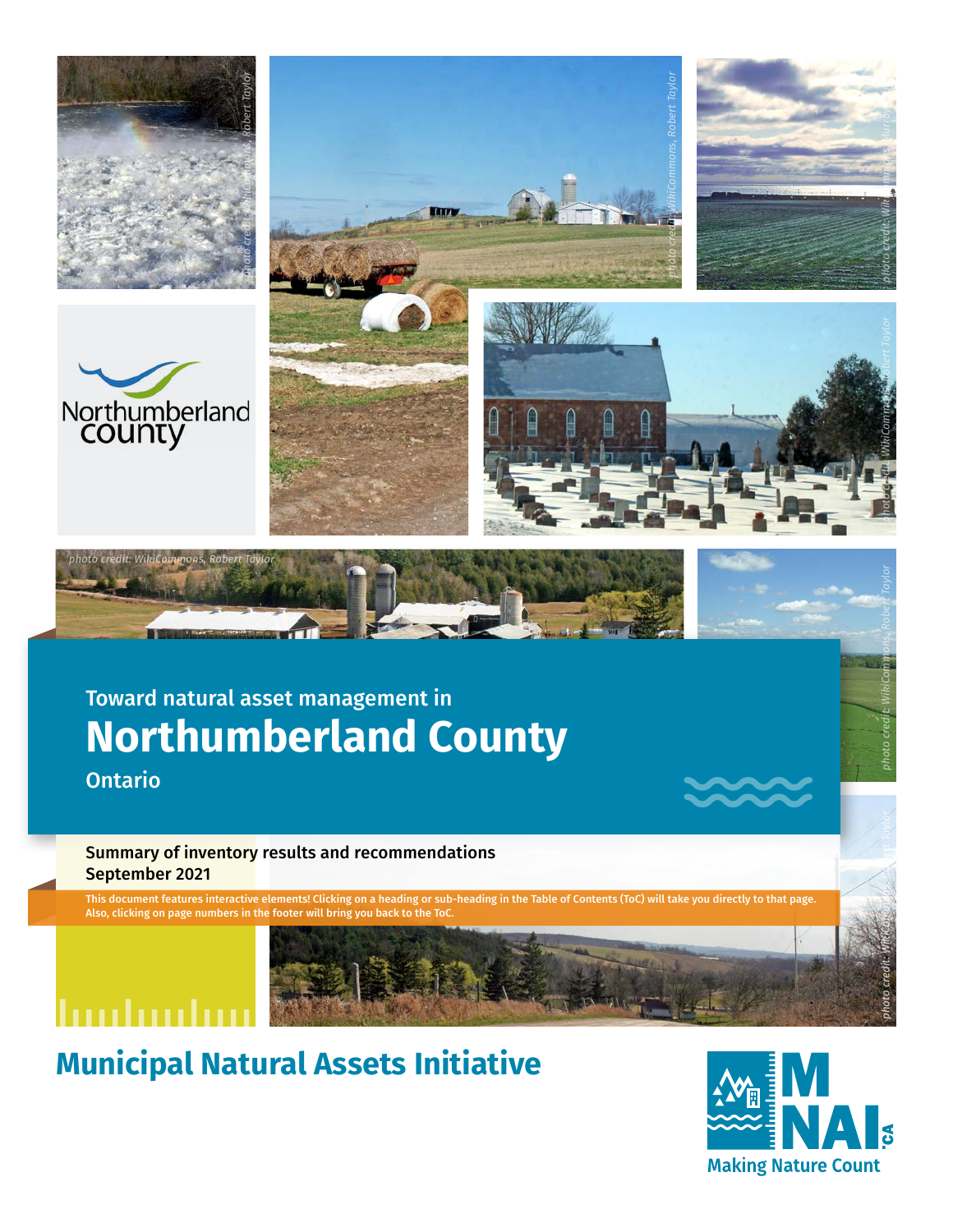

#### **Invest in Nature**

The Municipal Natural Assets Initiative (MNAI) is a Canadian not-for-profit that is changing the way municipalities deliver everyday services - increasing the quality and resilience of infrastructure at lower costs and reduced risk. The MNAI team provides scientific, economic and municipal expertise to support and guide local governments in identifying, valuing and accounting for natural assets in their financial planning and asset management programs, and developing leading-edge, sustainable and climate-resilient infrastructure.

#### Disclaimer

While reasonable efforts have been made to ensure the accuracy of the Report's content, any statements made are made only as of the date of the Report and such information and data are subject to uncertainties, inaccuracies, limitations and to changes based on future events. Municipal Natural Assets Initiative makes no representations, warranties or guarantees (express, implied, statutory or otherwise) regarding the data on which the information is based or the information itself, including quality, accuracy, usefulness, fitness for any particular purpose, reliability, completeness or otherwise, and assumes no liability or responsibility for any inaccuracy, error or omission, or for any loss or damage arising in connection with or attributable to any action or decision taken as a result of using or relying on the information in the Report.

*Municipal Natural Assets Initiative (MNAI). (2021). Toward natural asset management in the Northumberland County, Ontario. Summary of inventory results and recommendations. [MNAI.ca](http://MNAI.ca)*

*Copyright © 2021. Municipal Natural Assets Initiative. All rights reserved.* Website: *MNAI.ca*

*Please cite as:*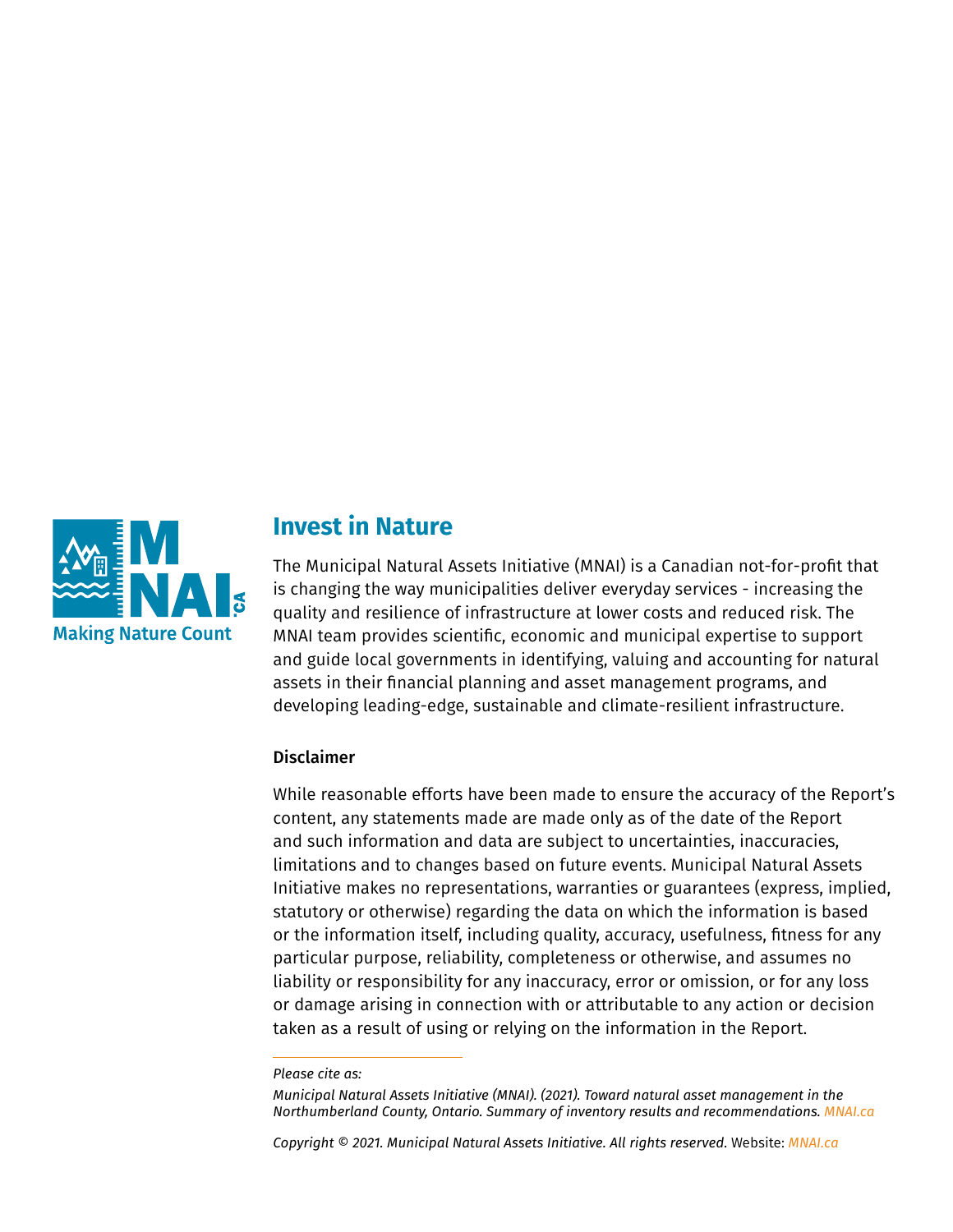# <span id="page-2-0"></span>**Table of Contents**

| 1              |                                                                                                                                                                                                                                                 |  |  |  |  |  |  |  |  |  |  |  |
|----------------|-------------------------------------------------------------------------------------------------------------------------------------------------------------------------------------------------------------------------------------------------|--|--|--|--|--|--|--|--|--|--|--|
| $\overline{2}$ |                                                                                                                                                                                                                                                 |  |  |  |  |  |  |  |  |  |  |  |
|                |                                                                                                                                                                                                                                                 |  |  |  |  |  |  |  |  |  |  |  |
|                |                                                                                                                                                                                                                                                 |  |  |  |  |  |  |  |  |  |  |  |
|                |                                                                                                                                                                                                                                                 |  |  |  |  |  |  |  |  |  |  |  |
|                | What is a natural asset inventory?4<br>Figure 1: the Asset Management process 4                                                                                                                                                                 |  |  |  |  |  |  |  |  |  |  |  |
| $\overline{3}$ |                                                                                                                                                                                                                                                 |  |  |  |  |  |  |  |  |  |  |  |
|                | Figure 2: Northumberland County. 5                                                                                                                                                                                                              |  |  |  |  |  |  |  |  |  |  |  |
|                |                                                                                                                                                                                                                                                 |  |  |  |  |  |  |  |  |  |  |  |
| 4              |                                                                                                                                                                                                                                                 |  |  |  |  |  |  |  |  |  |  |  |
|                |                                                                                                                                                                                                                                                 |  |  |  |  |  |  |  |  |  |  |  |
|                | Table 1: Summary of data sources. 8<br>Table 2: Summary of natural assets by type 9<br>Figure 3: Spatial distribution of natural assets 9                                                                                                       |  |  |  |  |  |  |  |  |  |  |  |
|                |                                                                                                                                                                                                                                                 |  |  |  |  |  |  |  |  |  |  |  |
|                | Figure 4: Screenshot of main inventory summary 11                                                                                                                                                                                               |  |  |  |  |  |  |  |  |  |  |  |
|                | Table 4: Condition assessment approach and indicators 11<br>Figure 5: Screenshot of condition assessment details 13<br>Table 5: Summary of natural asset condition ratings 13<br>Figure 6: Summary of condition rating by natural asset type 14 |  |  |  |  |  |  |  |  |  |  |  |
|                |                                                                                                                                                                                                                                                 |  |  |  |  |  |  |  |  |  |  |  |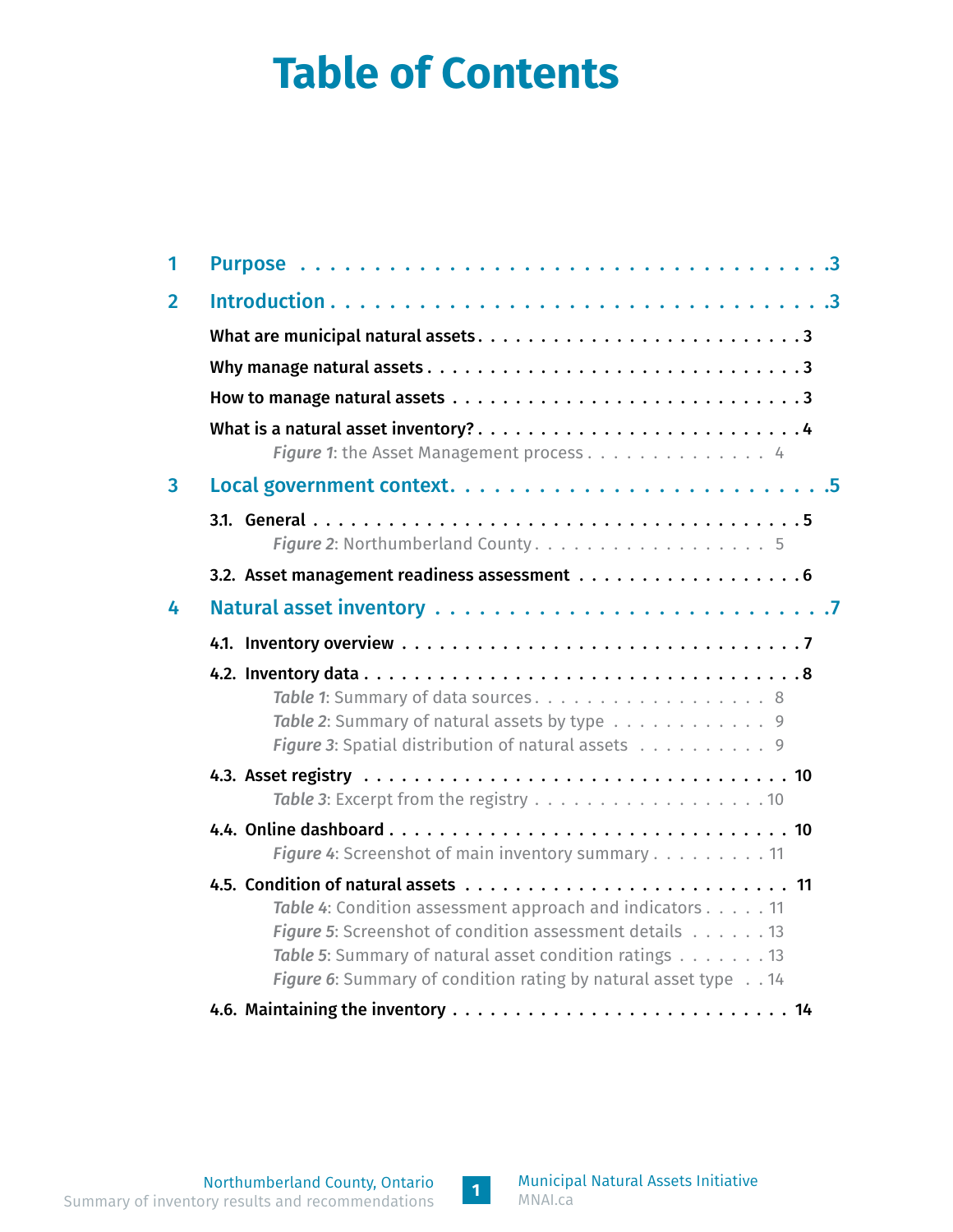| 5 |                                                                                 |
|---|---------------------------------------------------------------------------------|
|   |                                                                                 |
|   |                                                                                 |
|   | Figure 7: Results of risk management process 17                                 |
| 6 |                                                                                 |
|   |                                                                                 |
|   | 6.2. Opportunities to strengthen natural asset management at an                 |
|   | 6.3. Possible actions for the further development of the inventory $\dots$ . 20 |
|   | 6.4. Steps to a full natural asset management project $\dots \dots \dots \dots$ |
|   | Annex: Results of Northumberland County's risk identification 23                |
|   |                                                                                 |
|   | Table 7: Simplified risk identification survey 24                               |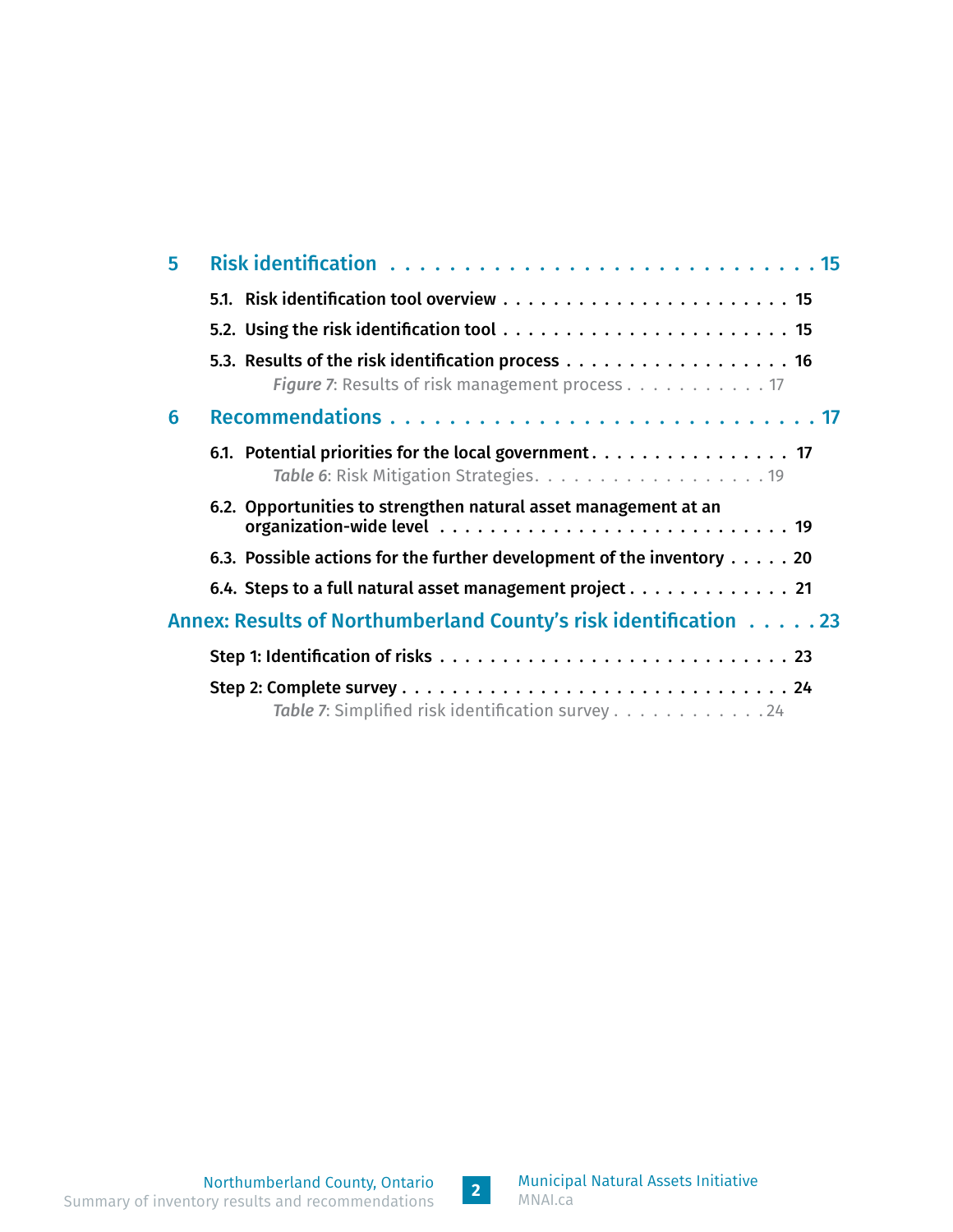# <span id="page-4-0"></span>**1 Purpose**

This document summarizes the results of a project to develop a natural asset inventory in Northumberland County, Ontario, and documents steps the local government can take to proceed to a full natural asset management initiative.

# **2 Introduction**

#### **What are municipal natural assets**

The term *municipal natural assets* refers to the stock of natural resources or ecosystems that a municipality, regional district, or other form of local government could rely upon or manage for the sustainable provision of one or more local government services**<sup>1</sup>** .

#### **Why manage natural assets**

A growing number of local governments recognize that it is as important to understand, measure, manage and account for natural assets as it is for engineered assets. Doing so can enable local governments to better provide core services such as stormwater management, water filtration, and protection from flooding and erosion, as well as *additional* services such as those related to recreation, health, and culture. Outcomes of what is becoming known as *municipal natural asset management* can include cost-effective and reliable delivery of services, support for climate change adaptation and mitigation, and enhanced biodiversity.

#### **How to manage natural assets**

There are numerous ways for local governments to manage natural assets. The Municipal Natural Assets Initiative (MNAI) uses methodologies and tools rooted in standard asset management and provides a range of advisory services to help local governments implement them. MNAI has developed the methods and tools with significant investments, piloting, refinement, peer review, and documentation of lessons in multiple Canadian provinces. MNAI's mission is to make natural asset management a mainstream practice across Canada, and in support of this, for local governments to accept and use the methodologies and tools in standard ways across the country.



*<sup>1</sup> [mnai.ca/media/2018/02/finaldesignedsept18mnai.pdf](https://mnai.ca/media/2018/02/finaldesignedsept18mnai.pdf)*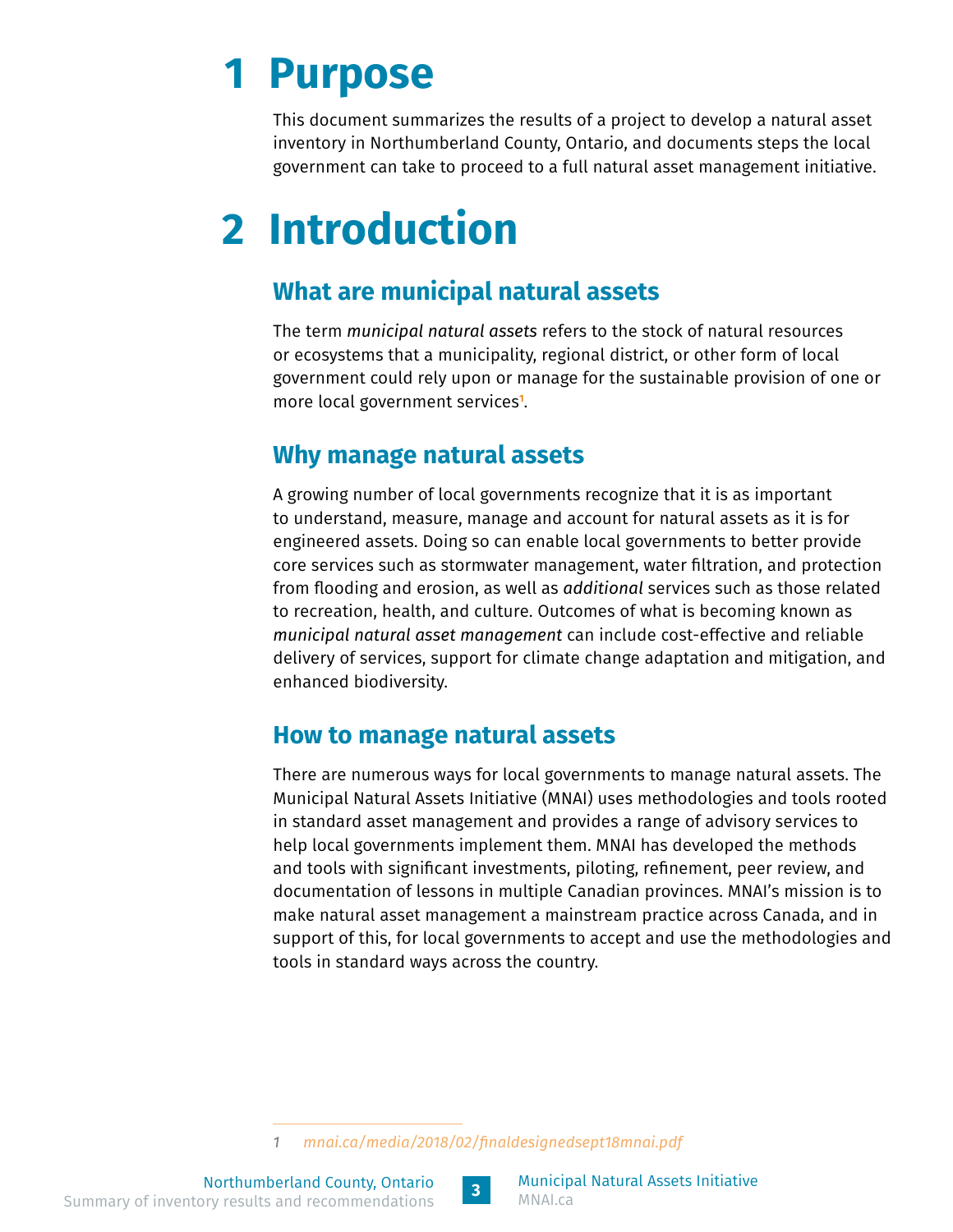#### <span id="page-5-0"></span>**What is a natural asset inventory?**

Natural asset inventories provide details on the types of natural assets a local government relies upon, their condition, and the risks they face. As depicted in Figure 1 and explained in detail in the Annex, a natural asset inventory is the first component of the Assessment phase. The Assessment phase, in turn, is the first of three phases of a full natural asset management project. By itself, an inventory will not give a sense of asset value but is an essential first step in the full natural asset management project.



*Figure 1: The Asset Management Process. MNAI has adapted this for use with natural assets.*

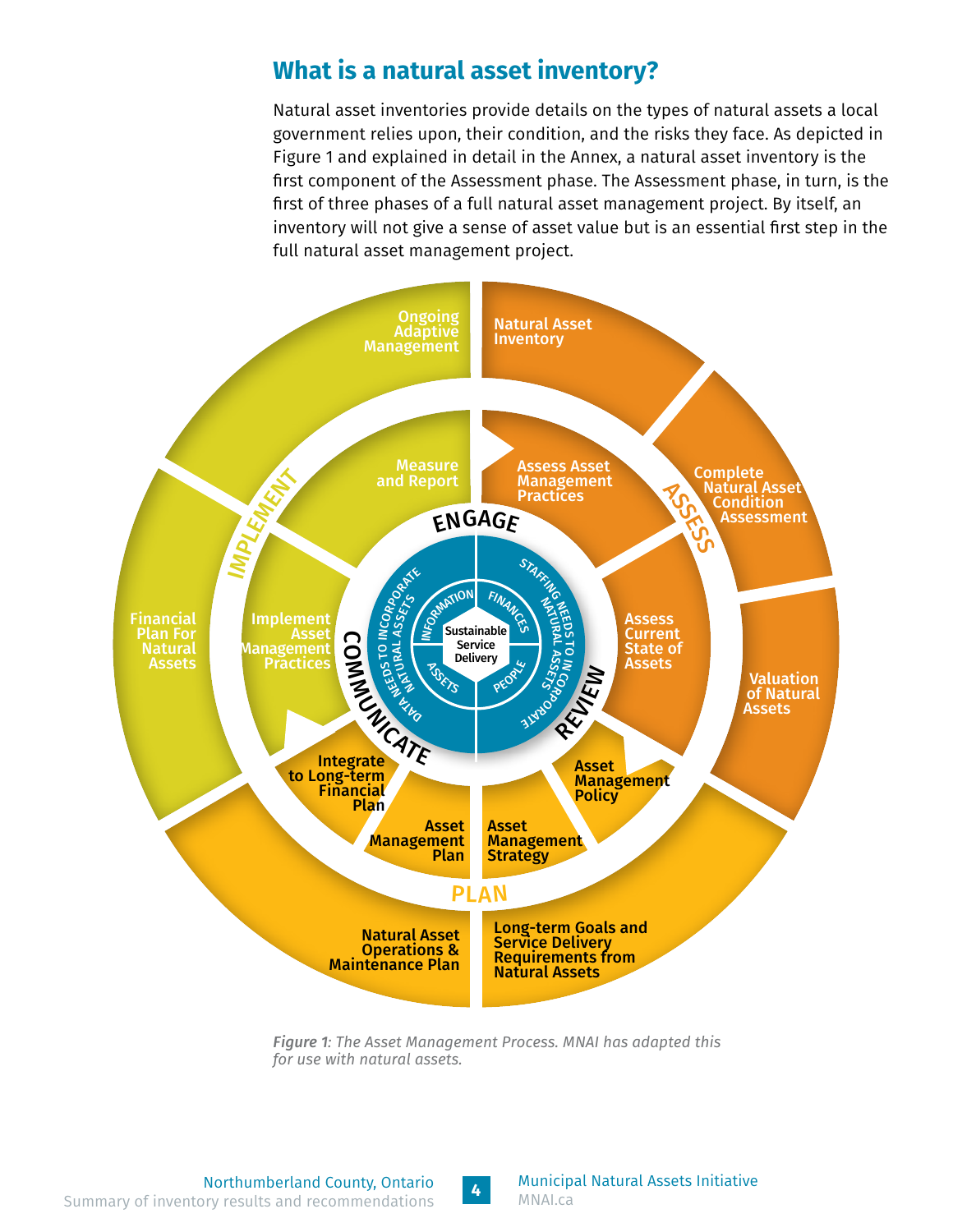# **3 Local government context**

#### 3.1. **General**

<span id="page-6-0"></span>

*Figure 2:* Northumberland County**<sup>2</sup>** *.*

Northumberland County (population ~90,000) is a predominantly rural uppertier municipality in Ontario. It consists of seven member municipalities and is on the traditional territory of the Mississaugas. Northumberland County appreciates its longstanding relationship with the Alderville First Nation and intends to collaborate with it to manage its natural assets**<sup>3</sup>** .

Northumberland County's 2019-2023 Strategic Plan recognizes Northumberland County Forest (NCF) as a critical component and it is drafting a Forest Master Plan to prioritize the natural assets. The Forest Service Strategic Plan has three pillars - ecology, forestry and recreation - which link to current corporate priorities.

The highest priority municipal services that natural assets provide Northumberland County include air purification, groundwater recharge, and flood management. They also aim to mitigate the climate change risks of wildfire, drought and loss of species and habitat.

Northumberland County's main objective in natural asset management is to improve decision-making and the allocation of funds, where necessary, to manage natural assets.

This requires an increased awareness and appreciation of natural assets that includes evaluating them, understanding the services they provide, and communicating the resulting information to political leaders, staff and the public.



*<sup>2</sup> Northumberland County Official Plan. (2016, November). Retrieved April 2021 from [www.northumberland.ca/en/business-and-development/official-plan.](https://www.northumberland.ca/en/business-and-development/official-plan.aspx#Download-the-maps-and-policies-from-the-Official-Plan) [aspx#Download-the-maps-and-policies-from-the-Official-Plan](https://www.northumberland.ca/en/business-and-development/official-plan.aspx#Download-the-maps-and-policies-from-the-Official-Plan)*

*<sup>3</sup> Wikipedia. Retrieved April 2021 from [en.wikipedia.org/wiki/Northumberland\\_](https://en.wikipedia.org/wiki/Northumberland_County,_Ontario) [County,\\_Ontario](https://en.wikipedia.org/wiki/Northumberland_County,_Ontario)*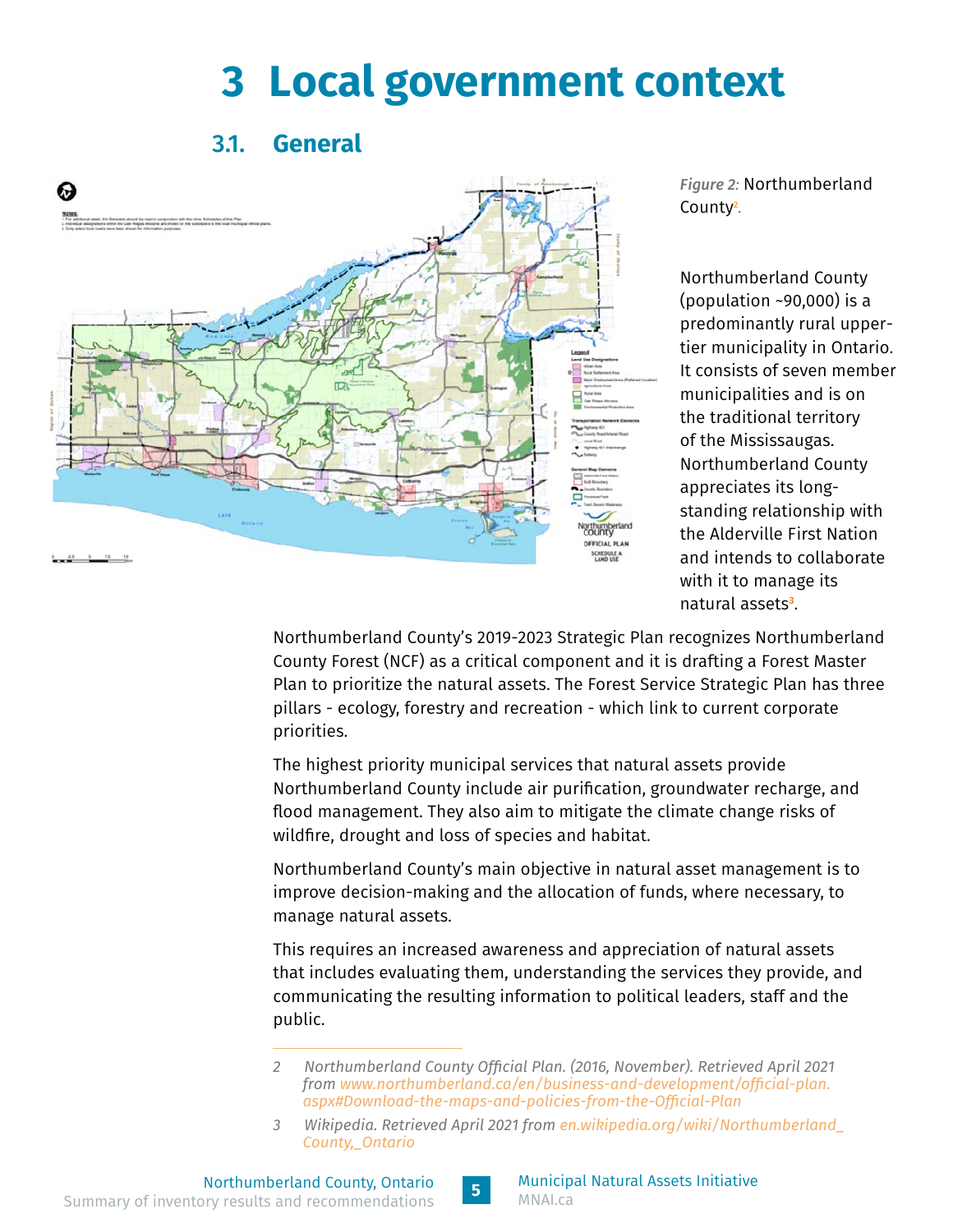#### <span id="page-7-0"></span>3.2. **Asset management readiness assessment**

As part of inventory development, MNAI helps local governments determine their overall state of asset management maturity. To do this, MNAI has adapted the Federation of Canadian Municipalities (FCM)'s asset management readiness assessment tool<del>'</del> to help local governments measure their progress on both asset management and natural asset management in four competency areas, with each area describing outcomes based on five levels of progress or maturity.

The completed readiness assessment helps local governments prioritize actions that increase their effectiveness in managing all assets, including natural ones.

### **Competency 1: Policy & Governance**

Northumberland County is at a very early stage of adoption of natural asset management and at a relatively early stage organization-wide for engineered assets. It has identified the benefits it would like asset management to deliver to support organizational objectives for both engineered and natural assets, but it does not yet have an asset management policy in place. It has established performance measures to monitor progress on asset management but does not yet include progress related to natural asset management. This MNAI inventory project is Northumberland County's first step in incorporating natural asset management.

### **Competency 2: People & Leadership**

Northumberland County has formed a cross-functional asset management team that is accountable for asset management. Asset management roles and responsibilities have been added to staff job descriptions for members of the team. The team does not yet formally include anyone with responsibility for natural asset management. Council has demonstrated buy-in and support for asset management and has approved funding for priority improvements related to Northumberland County's engineered infrastructure, but it is not yet aware of the resourcing needs to make progress on natural asset management.

## **Competency 3: Data & Information**

Northumberland County has a good data foundation for its engineered asset inventory with basic inventory data for all major engineered assets, including information on asset condition and performance of critical engineered assets. It also has some level-of-service information and some information on the condition and performance of its forest assets that has guided Forest Master Plan development. This MNAI inventory project will strengthen the data foundation for natural assets.

*<sup>4</sup> See [fcm.ca/sites/default/files/documents/resources/tool/asset-management](https://fcm.ca/sites/default/files/documents/resources/tool/asset-management-readiness-scale-mamp.pdf)[readiness-scale-mamp.pdf](https://fcm.ca/sites/default/files/documents/resources/tool/asset-management-readiness-scale-mamp.pdf) for details*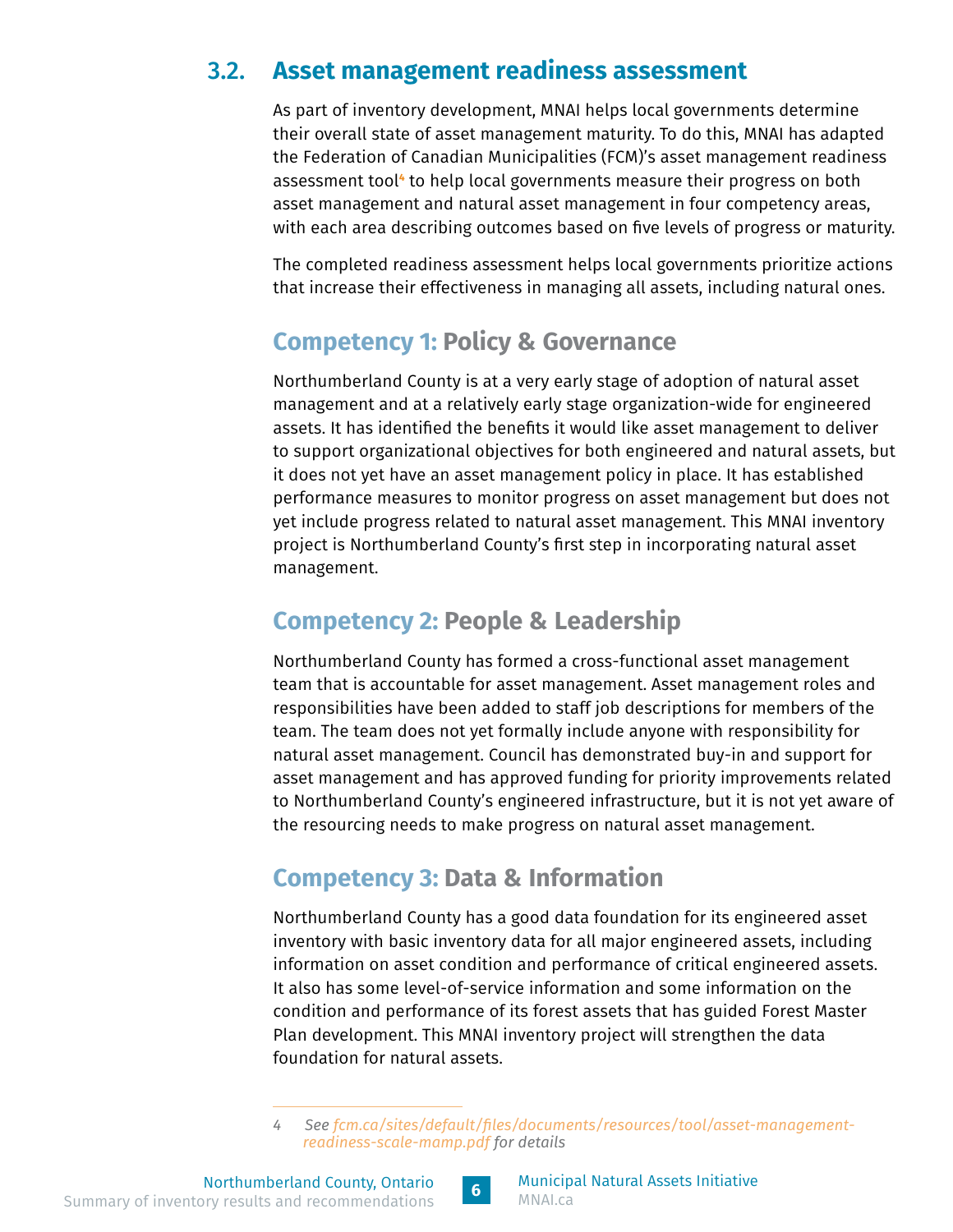<span id="page-8-0"></span>Northumberland County is quite advanced in terms of financial data for engineered assets. It has calculated the cost-of-service delivery for all critical assets, understands the trade-offs between investment and quality-of-service delivery and uses this information to refine its financial plans. Because it is at an early stage of inventorying and developing an understanding the role of natural assets in service delivery, it does not yet have financial data associated with natural assets.

### **Competency 4: Planning & Decision-making**

Northumberland County has a structured approach to investment planning and sets priorities using similar criteria across departments based on the goals and objectives of the organization's corporate strategic plan; however, it hasn't yet applied the approach consistently across the organization. Asset management plans are based on short- and long-term issues and priorities and address most service areas. The plans include basic needs-forecasting and risk management strategies for critical engineered assets and do not yet incorporate needs related to natural assets.

Northumberland County prepares annual capital and operating budgets based on an annual reassessment of risks and current needs. It has a five-year capital plan and updates it annually. It also updates its long-term financial plan annually and understands the risks associated with its investment gap.

With respect to natural asset management, some commitments have been made to conserve and protect critical natural assets and/or areas, but these have not yet translated into formal natural asset management plans. Northumberland County is also beginning to build in capital, operating and maintenance costs related to its forest assets through its Forest Master Plan.

# **4 Natural asset inventory**

#### 4.1. **Inventory overview**

MNAI's natural asset inventories have two main components to express natural asset information: an asset registry (which is a tabular representation of the data) and an online dashboard. MNAI provided the registry to Northumberland County in an Excel file and the dashboard as a website address. Information on the condition of the assets is a subset of the inventory and is depicted in both the registry and dashboard.

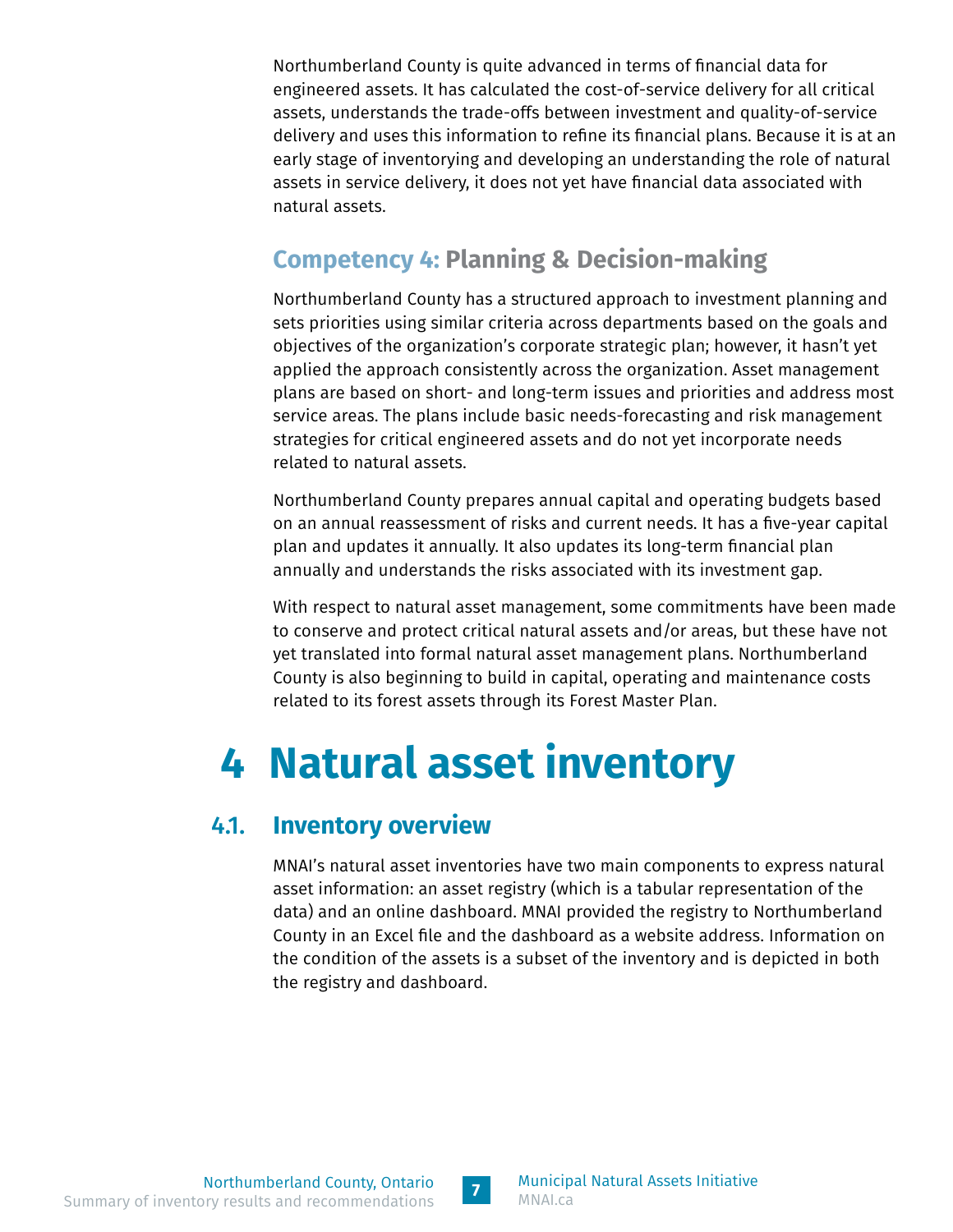#### <span id="page-9-0"></span>4.2. **Inventory data**

To establish the inventory, MNAI obtained data from Northumberland County and the province of Ontario. MNAI combined the spatial data layers to establish a comprehensive depiction of natural assets. Table 1 describes the data sources used to develop the inventory and condition assessment.

| <b>TABLE 1: SUMMARY OF DATA SOURCES</b> |                                        |                                                                                                                                                                                                                           |  |  |  |  |  |  |
|-----------------------------------------|----------------------------------------|---------------------------------------------------------------------------------------------------------------------------------------------------------------------------------------------------------------------------|--|--|--|--|--|--|
| <b>DATASET NAME</b>                     | <b>SOURCE</b>                          | <b>PURPOSE</b>                                                                                                                                                                                                            |  |  |  |  |  |  |
| Forests                                 | Northumberland                         | Used special management zones, wetlands data, and<br>forest data to form the base Natural Asset Inventory.                                                                                                                |  |  |  |  |  |  |
| Wetlands                                | Northumberland                         | Served as input for wetland data as the boundaries<br>of the polygons better aligned with available satellite<br>imagery for the area.                                                                                    |  |  |  |  |  |  |
| <b>SOLRIS</b>                           | Province of Ontario,<br>Ontario GeoHub | Transportation areas of the SOLRIS data were<br>removed from the base inventory files and the<br>non-natural landcovers. Used a 100 m area around<br>Northumberland to assess adjacent land use on the<br>Natural Assets. |  |  |  |  |  |  |
| <b>Trails</b>                           | Northumberland                         | Each trail file was merged together and used to<br>estimate the length of trails (km) that cut through<br>each asset.                                                                                                     |  |  |  |  |  |  |
| Major Roads                             | Northumberland                         | Merged with Access Routes and Forest Roads to serve<br>as the basis to estimate Road Density in and around<br>each natural asset.                                                                                         |  |  |  |  |  |  |
| <b>Forest Roads</b>                     | Northumberland                         | Merged with Major Roads and Access Routes to serve<br>as the basis to estimate Road Density in and around<br>each natural asset.                                                                                          |  |  |  |  |  |  |
| <b>Access Routes</b>                    | Northumberland                         | Merged with Major Roads and Forest Roads to serve<br>as the basis to estimate Road Density in and around<br>each natural asset.                                                                                           |  |  |  |  |  |  |
| Special Management<br>Zones             | Northumberland                         | Used to identify areas based on treatment history and<br>to further break down landcover types for the area of<br>interest, particularly to ID barren areas for the base<br>inventory.                                    |  |  |  |  |  |  |
| <b>Forest Boundary</b>                  | Northumberland                         | Used to clip other datasets to the boundary of<br>interest for this study and to create buffers to serve as<br>clipping files to reduce the extent of larger datasets<br>(such as SOLRIS).                                |  |  |  |  |  |  |
| <b>Ontario Watershed</b><br>Boundary    | Northumberland                         | Used to split the polygons for the different levels of<br>the inventory based on which watershed each asset<br>was located in.                                                                                            |  |  |  |  |  |  |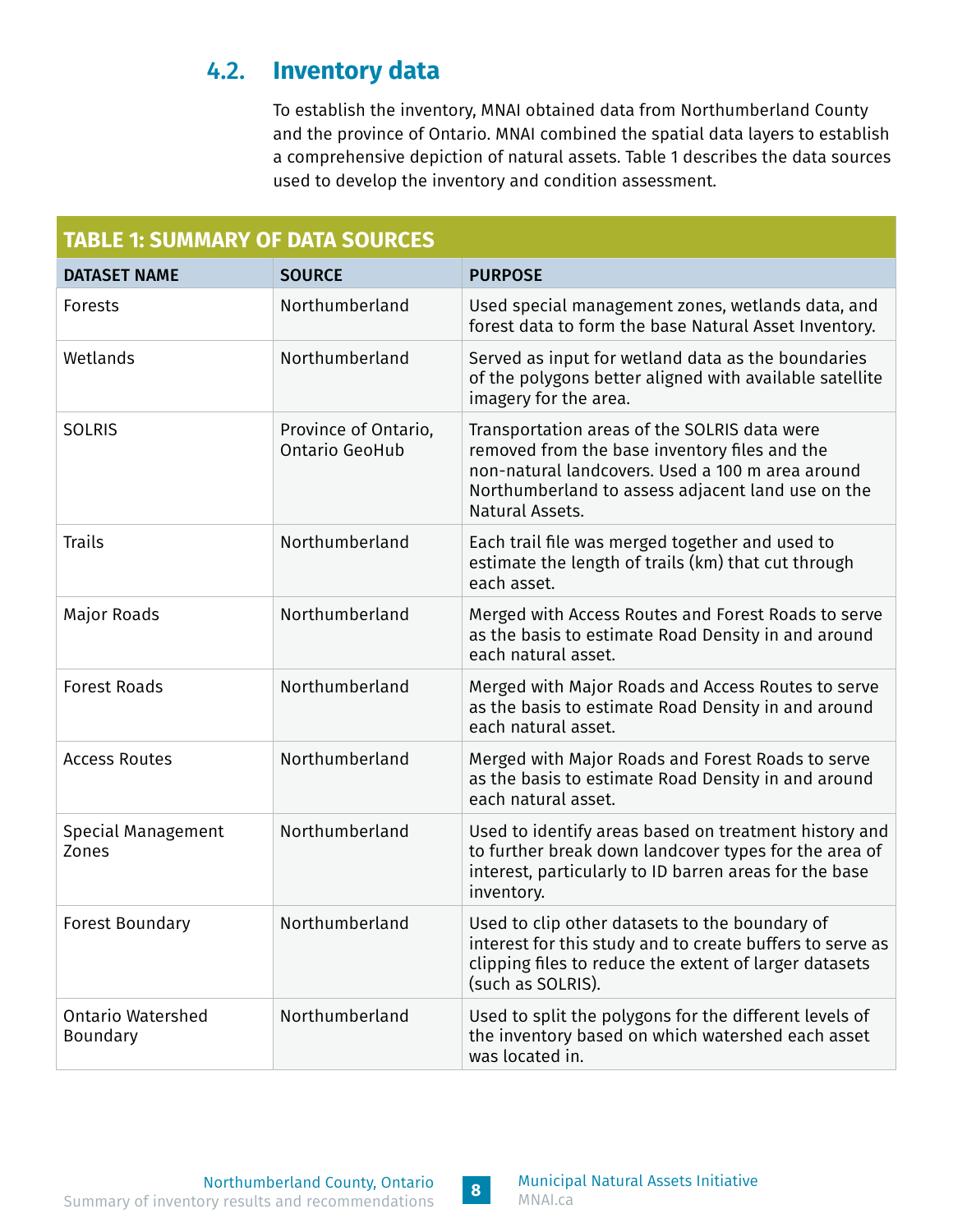The inventory project defined a total of 1189 individual assets, covering 2,304 hectares (ha), as noted in Table 2. The majority of this area was cultural plantation, followed by forests.

<span id="page-10-0"></span>

| <b>TABLE 2: SUMMARY OF NATURAL ASSETS BY TYPE</b> |                         |                        |                                   |  |  |  |  |
|---------------------------------------------------|-------------------------|------------------------|-----------------------------------|--|--|--|--|
| <b>NATURAL ASSET TYPE</b>                         | <b>NUMBER OF ASSETS</b> | <b>TOTAL AREA (HA)</b> | <b>AVERAGE ASSET AREA</b><br>(HA) |  |  |  |  |
| <b>Cultural Plantation</b>                        | 495                     | 1,220                  | 2.47                              |  |  |  |  |
| <b>Deciduous Forest</b>                           | 321                     | 487                    | 1.52                              |  |  |  |  |
| <b>Mixed Forest</b>                               | 176                     | 370                    | 2.10                              |  |  |  |  |
| <b>Forest</b>                                     | 104                     | 136                    | 1.31                              |  |  |  |  |
| <b>Coniferous Forest</b>                          | 34                      | 21                     | 0.63                              |  |  |  |  |
| <b>Meadow</b>                                     | 34                      | 43                     | 1.27                              |  |  |  |  |
| Swamp                                             | 15                      | 24                     | 1.58                              |  |  |  |  |
| <b>Open Forest</b>                                | 5                       | 1                      | 0.28                              |  |  |  |  |
| <b>Shrub Bog</b>                                  | 3                       | 0.5                    | 0.16                              |  |  |  |  |
| <b>Treed Fen</b>                                  | $\overline{2}$          | 0.1                    | 0.05                              |  |  |  |  |
| Total                                             | 1,189                   | 2,304                  | 1.94                              |  |  |  |  |

Figure 3 shows the spatial distribution of the natural assets presented in Table 2 and Table 3.



*Figure 3: Spatial distribution of natural assets.*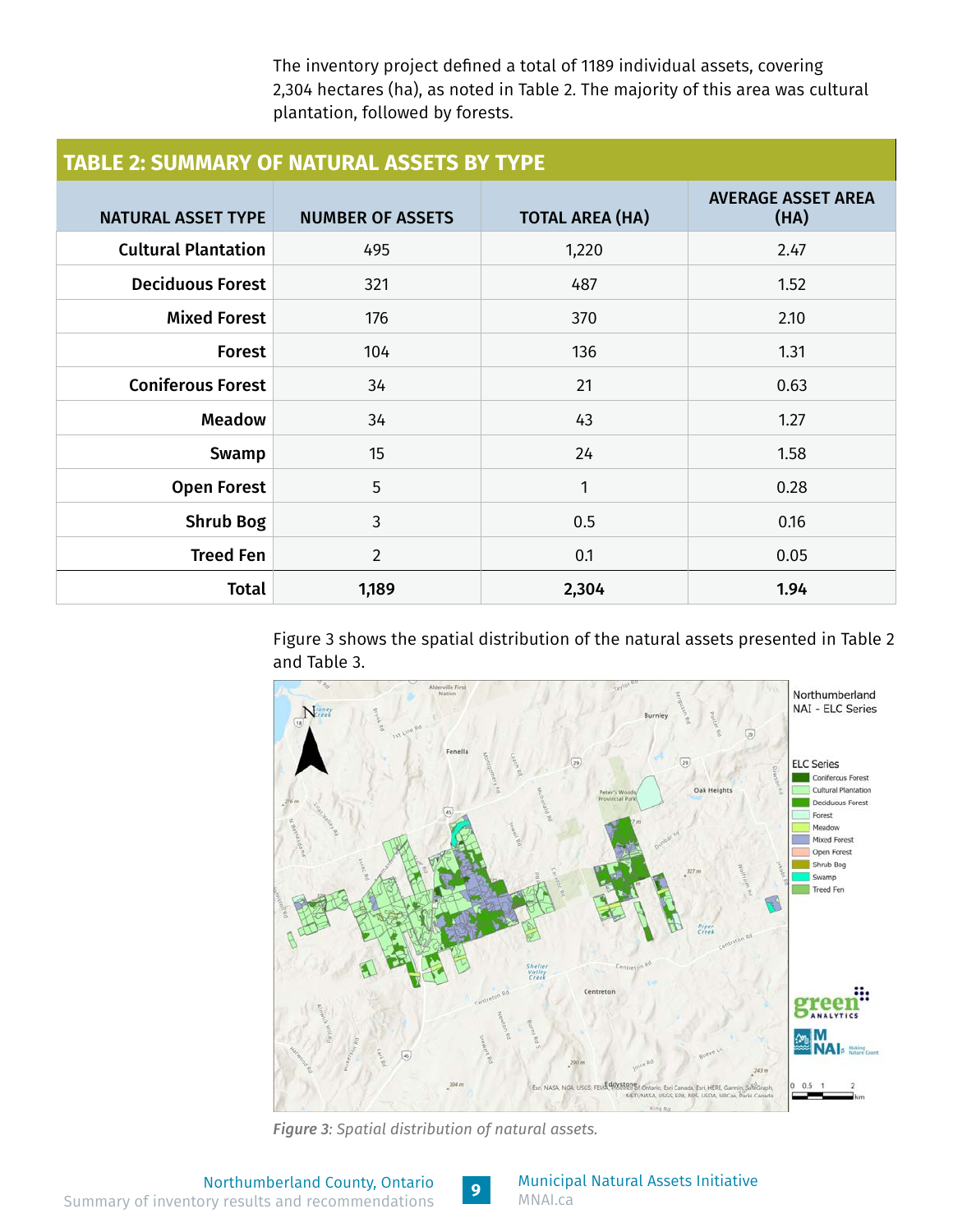### <span id="page-11-0"></span>4.3. **Asset registry**

Each asset within the inventory has a unique identification number that allows individual assets to be selected, analyzed, and the corresponding data manipulated as required. For example, changes in condition can be noted for individual assets. Information on each asset is housed in an asset registry. Table 3 is an excerpt from Northumberland County's registry showing natural asset characteristics and details.

#### **TABLE 3: EXCERPT FROM THE REGISTRY**

| Asset ID         | ELC<br>Series | Area<br>(ha) | Trail<br>Length<br>(km) | Interior<br>Forest Area<br>(ha) | Forest | Size<br>Score | % Interior Relative Permeability<br>Score | Road Density<br>(km/km <sup>2</sup> ) | Road<br>Density<br>Score | Adjacent<br>Land<br>Score | Total<br>Score | Subwatershed                               | Special<br>Management<br>Zone Code | SPMZ<br>Reserve<br>Type | SPMZ<br>Management<br>Action |
|------------------|---------------|--------------|-------------------------|---------------------------------|--------|---------------|-------------------------------------------|---------------------------------------|--------------------------|---------------------------|----------------|--------------------------------------------|------------------------------------|-------------------------|------------------------------|
| BOS1             | <b>BOS</b>    | 0.00         | 0.00                    | 0.00                            | 0.00   | 5             | 10                                        | 5.18                                  | $\mathbf{1}$             | $\mathbf{Q}$              |                | 25 Trent River - Crowe SMZ-WET-03<br>River |                                    | Wetland                 | Maintain                     |
| BOS2             | <b>BOS</b>    | 0.05         | 0.00                    | 0.00                            | 0.00   | 5             | 10                                        | 0.00                                  | 10                       | $10 -$                    |                | 35 Trent River - Crowe SMZ-WET-03<br>River |                                    | Wetland                 | Maintain                     |
| BOS3             | BOS           | 0.43         | 0.00                    | 0.00                            | 0.00   | 10            | 10                                        | 3.05                                  | đ.                       | 10                        | 31             | Trent River - Crowe<br>River               |                                    |                         | None                         |
| CUP <sub>1</sub> | CUP           | 0.02         | 0.00                    | 0.00                            | 0.00   | $\mathbf{1}$  | 10                                        | 5.98                                  | $\mathbf{1}$             | 10                        | 22             | Trent River - Crowe SMZ-WET-03<br>River    |                                    | Wetland                 | Maintain                     |
| CUP10            | CUP           | 3.99         | 0.27                    | 2.19                            | 54.93  | 5             | 10                                        | 4.41                                  | $\mathbf{1}$             | 10                        |                | 26 North Lake Ontario<br>Shoreline         |                                    |                         | None                         |
| <b>CUP100</b>    | CUP           | 0.84         | 0.00                    | 0.61                            | 71.92  | $\mathcal{I}$ | 10                                        | 2.90                                  | 1                        | 10                        |                | 22 Trent River - Crowe SMZ-SAV-02<br>River |                                    | Savannah                | Maintain                     |
| <b>CUP101</b>    | CUP           | 0.01         | 0.00                    | 0.01                            | 99.95  |               | 10                                        | 0.00                                  | 10                       | 10                        | 31             | Trent River - Crowe SMZ-FOR-06<br>River    |                                    | Natural<br>Forest       | Restore                      |
| <b>CUP102</b>    | CUP           | 2.10         | 0.56                    | 0.73                            | 34.86  | $\mathbf{I}$  | 10                                        | 4.68                                  | $\mathbf{1}$             | 10                        |                | 22 Trent River - Crowe SMZ-FOR-17<br>River |                                    | Oak<br>Woodland         | Maintain                     |
| <b>CUP103</b>    | CUP           | 3.72         | 0.16                    | 0.00                            | 0.00   | 5             | 10                                        | 5.85                                  |                          | 9                         |                | 25 North Lake Ontario<br>Shoreline         |                                    |                         | None                         |
| <b>CUP104</b>    | CUP           | 2.78         | 0.11                    | 0.71                            | 25.67  | $\mathbf{1}$  | 10 <sup>°</sup>                           | 3.94                                  | $\mathbf{1}$             | 9                         |                | 21 North Lake Ontario<br>Shoreline         |                                    |                         | None                         |
| <b>CUP105</b>    | CUP           | 1.78         | 0.34                    | 0.38                            | 21.10  | $\mathbb{I}$  | 10                                        | 0.00                                  | 10                       | 10                        |                | 31 Trent River - Crowe<br>River            |                                    |                         | None                         |
| <b>CUP106</b>    | CUP           | 3.99         | 0.72                    | 2.41                            | 60.31  | 5             | 10                                        | 2.98                                  | $\mathbf{1}$             | 10                        |                | 26 Trent River - Crowe<br><b>River</b>     |                                    |                         | None<br>Y                    |

#### 4.4. **Online dashboard**

Inventories may provide more insights when characterized visually in a dashboard, which enables users to explore different aspects of the data. For instance, natural asset information can be quickly summarized by watershed area, or, if users want to dive into the specifics of forest assets, they can quickly filter the data to focus on that particular asset. Figure 4 is a screenshot from the dashboard that MNAI provided to Northumberland County. The full version can be accessed at *[go.greenanalytics.ca/Northumberland](https://go.greenanalytics.ca/Northumberland)*.

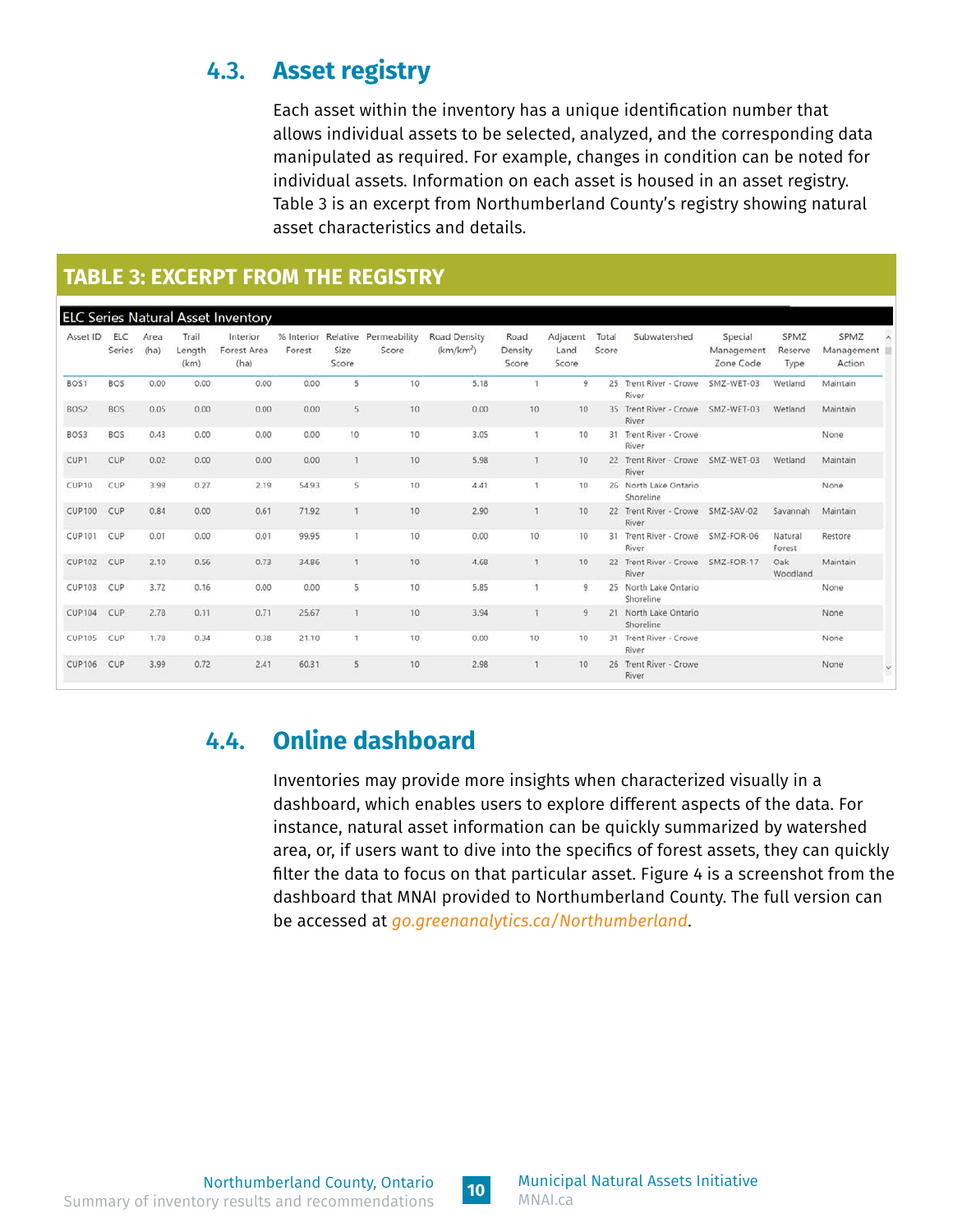<span id="page-12-0"></span>

*Figure 4: Screenshot of main inventory summary.*

### 4.5. **Condition of natural assets**

Documenting the condition of natural assets is a key aspect of natural asset inventories. A natural asset condition assessment provides an understanding of both the ecological health of natural assets, and the ability of natural assets to provide services. This information, in turn, can support the effective management of natural assets, be reflected in the registry and the dashboard, and updated over time.

MNAI completed a desktop-based condition assessment and built it into the inventory to provide an initial understanding of the status of the natural assets for Northumberland County. Table 5 summarizes the condition assessment steps and indicators.

| <b>TABLE 4: CONDITION ASSESSMENT APPROACH AND INDICATORS</b> |                                                                                                                                                                                                                                                                                                                                                                                                                        |                         |  |  |  |  |
|--------------------------------------------------------------|------------------------------------------------------------------------------------------------------------------------------------------------------------------------------------------------------------------------------------------------------------------------------------------------------------------------------------------------------------------------------------------------------------------------|-------------------------|--|--|--|--|
| <b>Indicator</b>                                             | Data used to Quantify<br>Indicator*                                                                                                                                                                                                                                                                                                                                                                                    |                         |  |  |  |  |
| <b>Relative asset size</b>                                   | For each natural and semi-natural asset type, total<br>area is calculated and a rank is assigned to the<br>assets within each class based on its percentile<br>score. Natural assets within the top third of the<br>ranking (e.g., the largest assets within a class)<br>received a 3, those within the middle third of the<br>ranking received a 2, and those within the bottom<br>third of the ranking received a 1. | Natural asset inventory |  |  |  |  |

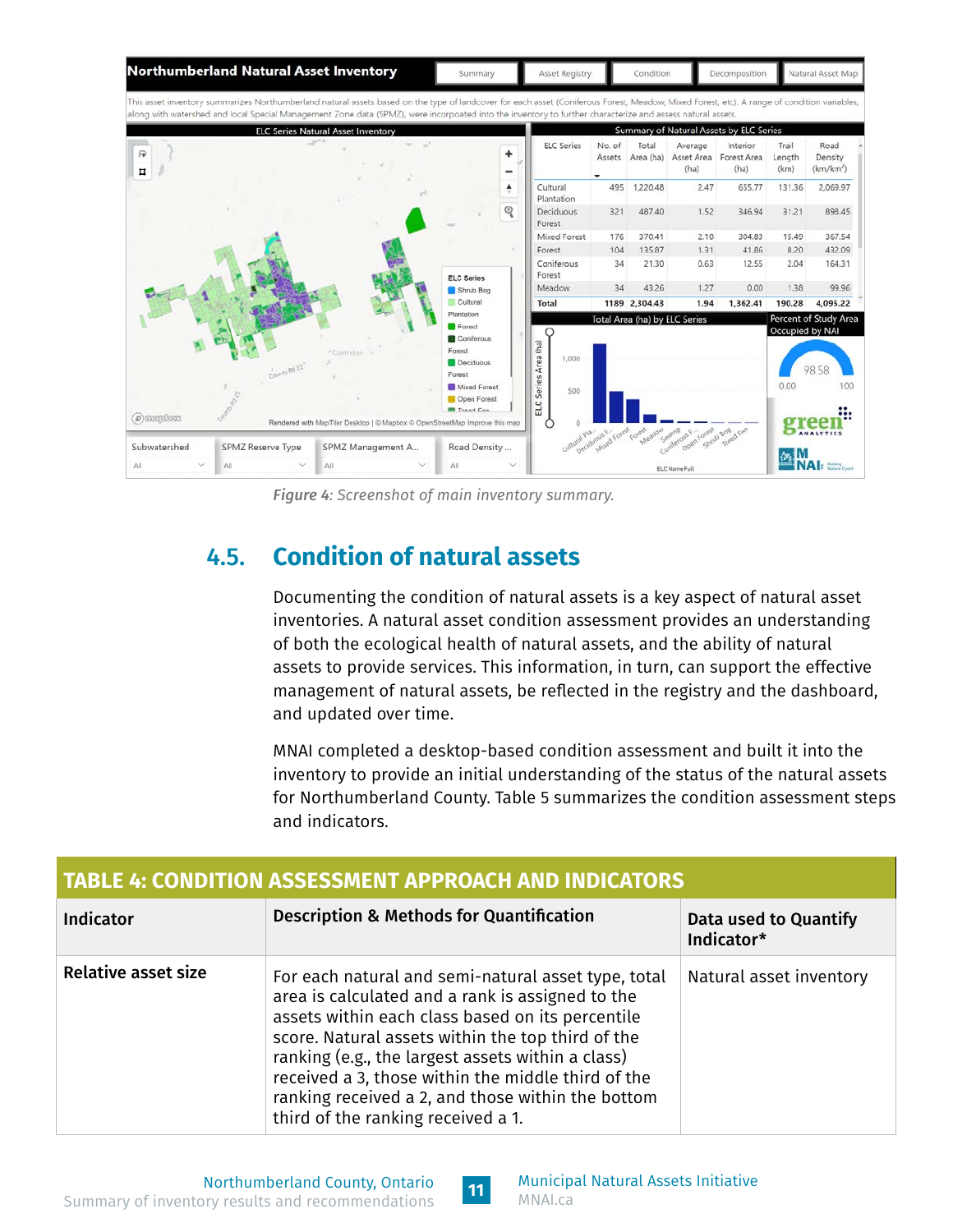| <b>TABLE 4: CONDITION ASSESSMENT APPROACH AND INDICATORS</b> |                                                                                                                                                                                                                                                                                                                                                                                                                                                                           |                                                                                                                                                                                                                                                                                 |  |  |  |  |  |
|--------------------------------------------------------------|---------------------------------------------------------------------------------------------------------------------------------------------------------------------------------------------------------------------------------------------------------------------------------------------------------------------------------------------------------------------------------------------------------------------------------------------------------------------------|---------------------------------------------------------------------------------------------------------------------------------------------------------------------------------------------------------------------------------------------------------------------------------|--|--|--|--|--|
| <b>Indicator</b>                                             | <b>Description &amp; Methods for Quantification</b>                                                                                                                                                                                                                                                                                                                                                                                                                       | Data used to Quantify<br>Indicator*                                                                                                                                                                                                                                             |  |  |  |  |  |
| <b>Road density</b>                                          | Measures the density of the roads in and around<br>the assets according to high density (assets with<br>more than 2km of roads per km squared), medium<br>density (assets with between 1km and 2km of roads<br>per km squared) and low density (assets with less<br>than 1km of road per km squared).                                                                                                                                                                     | Natural asset<br>inventory plus spatial<br>representations of roads                                                                                                                                                                                                             |  |  |  |  |  |
| <b>Surface permeability</b>                                  | The permeability of surfaces is ranked on a scale<br>of nil to high depending on the type of landcover<br>present.<br>Urban areas, roads and industrial areas are ranked<br>as nil. Assets within impervious surfaces are<br>assigned as low permeability.<br>Agriculture and shrublands are ranked as medium.<br>Wetlands, waterbodies and forests are ranked as<br>high.                                                                                                | Natural asset inventory,<br>spatial representations<br>of land uses and roads,<br>as well as the Global<br>Man-made Impervious<br><b>Surfaces Dataset from</b><br><b>NASA</b><br>data.nasa.gov/dataset/<br>Global-Man-made-<br>Impervious-Surface-GMIS-<br>Dataset-Fr/dkf4-4bi3 |  |  |  |  |  |
| <b>Adjacent land use</b>                                     | Considers the distance to, and the nature of, the<br>area surrounding natural assets. Intense land uses<br>(e.g., airports) in close proximity to natural assets<br>result in a poor rating, while distant land uses that<br>are less intense (e.g., agriculture) result in a good<br>rating. If there are no human land uses within 100<br>m of the assets, the assets are scored 10. If there<br>are intensive land uses within 100 m of the assets,<br>the score is 0. | Natural asset<br>inventory plus spatial<br>representation of land<br>use as well as intensity<br>rankings of land uses                                                                                                                                                          |  |  |  |  |  |

Once conditions were allocated to each asset, an overall score was derived for the project area. The maximum possible score for an asset was 40, based on a possible 10 points for each of 4 categories:

- Road density as low (10), medium (5) or high (1).
- Surface permeability rated as high (10), medium (5), low (1), or nil (0).
- Adjacent intensive land use (0 for intense land uses, otherwise 10).
- Relative asset size where the largest 3rd areas receive 10, 5 for middle 3rd, and 1 point for the lowest 3rd.

The total condition score was then converted into a rating scale:

- Good assets with a score of 30 or higher
- **Fair assets with a score between 20 to 29**
- **Poor** assets with a score between 10 to 19
- **Very Poor assets with a score lower than 10**

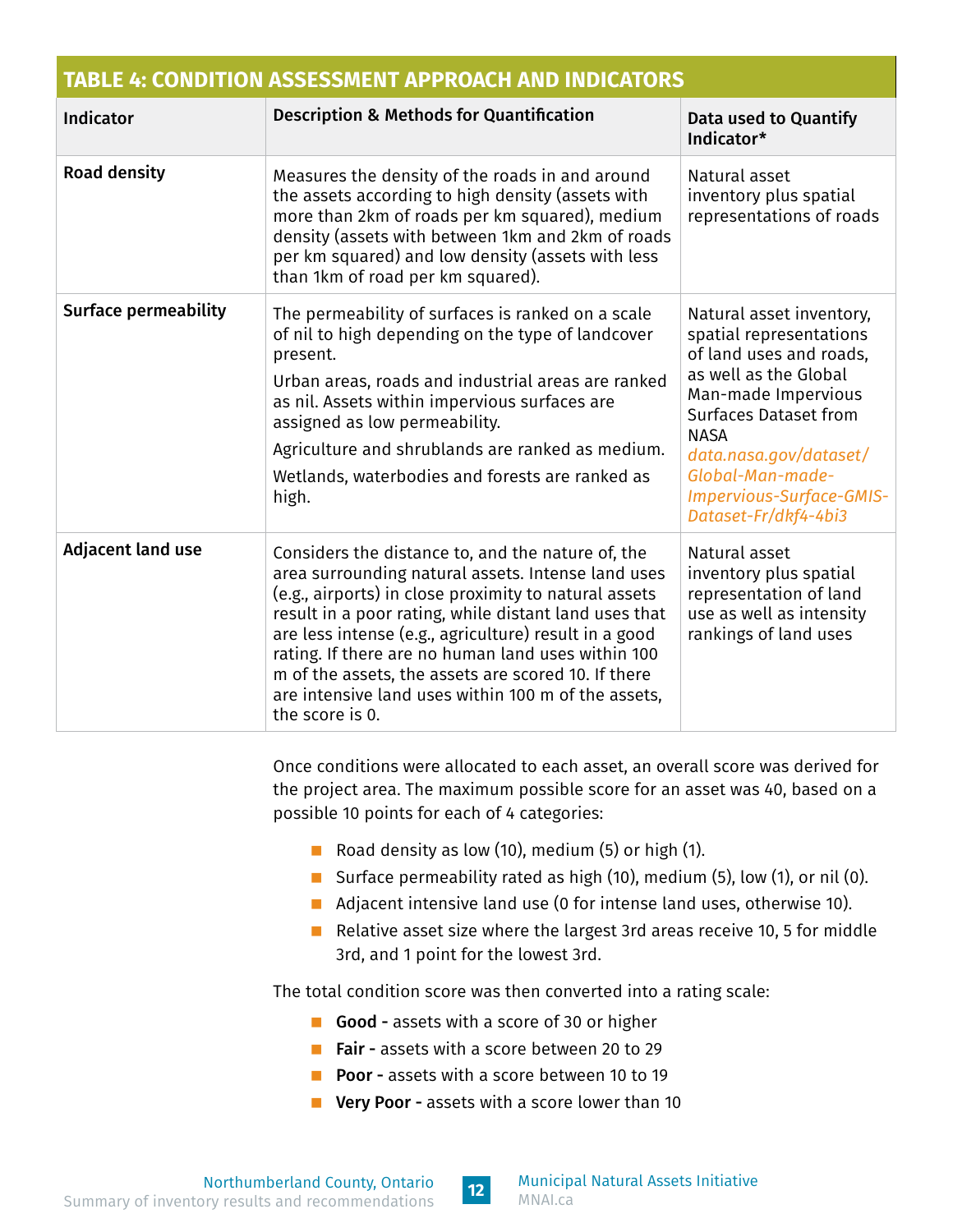#### Figure 5 summarizes the natural asset condition assessment results as per the online dashboard.

<span id="page-14-0"></span>

*Figure 5: Screenshot of condition assessment details.*

Overall, about 871 ha (or 38 per cent) of natural assets were assessed in good condition and 1,425 ha (or 62 per cent) were assessed in fair condition.

Table 5 summarizes condition ratings and Figure 6 summarizes condition by natural asset type.

| <b>TABLE 5: SUMMARY OF NATURAL ASSET CONDITION RATINGS</b>                                              |       |       |    |  |  |  |  |
|---------------------------------------------------------------------------------------------------------|-------|-------|----|--|--|--|--|
| <b>Condition Rating</b><br>Total Area (ha)<br><b>Average Condition Score</b><br><b>Number of Assets</b> |       |       |    |  |  |  |  |
| Good                                                                                                    | 352   | 871   | 32 |  |  |  |  |
| Fair                                                                                                    | 795   | 1,425 | 24 |  |  |  |  |
| Poor                                                                                                    | 42    | 9     | 19 |  |  |  |  |
| <b>Total</b>                                                                                            | 1,189 | 2,304 | 26 |  |  |  |  |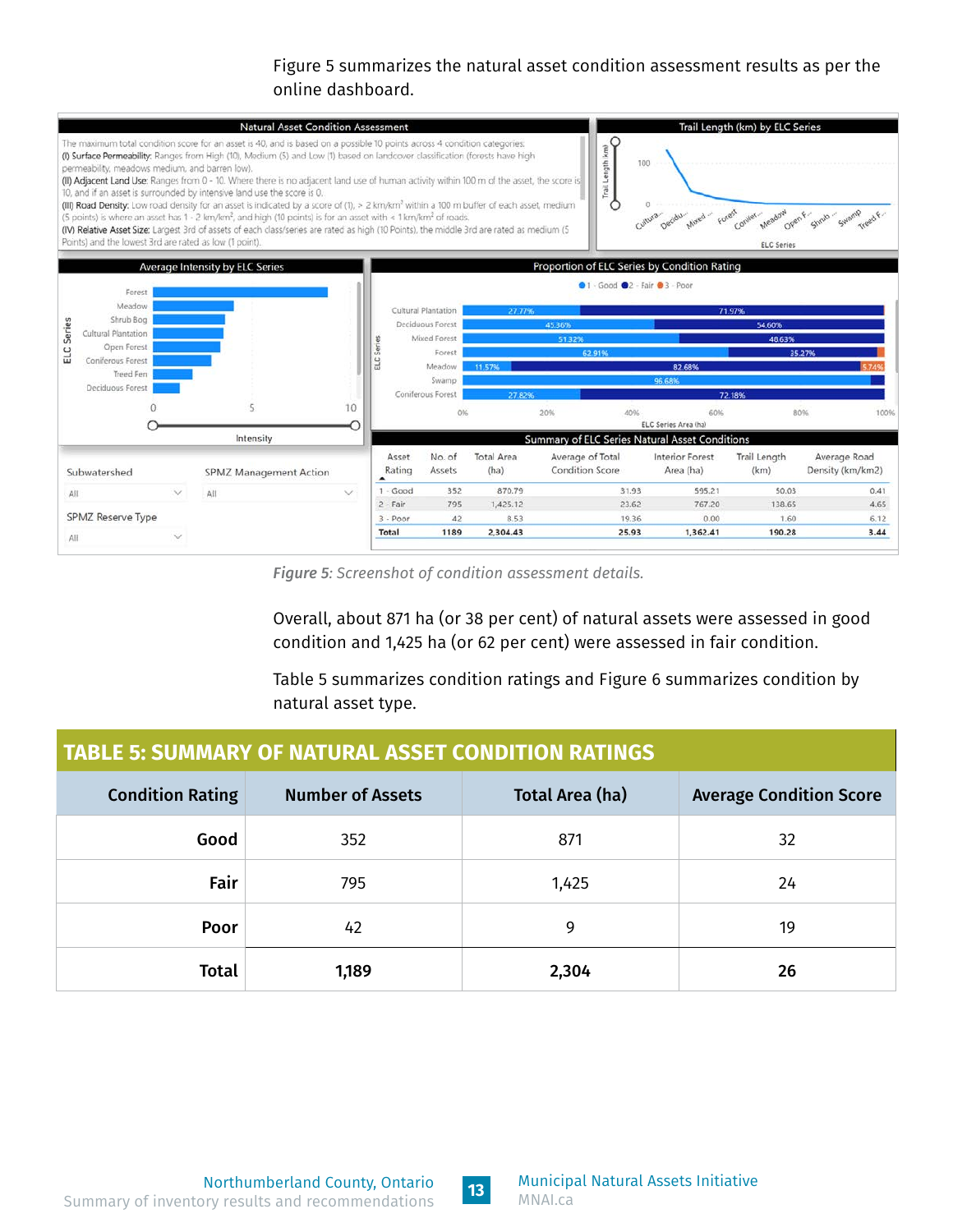

<span id="page-15-0"></span>

*Figure 6: Summary of condition rating by natural asset type*

#### 4.6. **Maintaining the inventory**

Inventories are not static. Both the registry and the dashboard can be expanded as new information becomes available. For example, asset condition might improve as a result of restoration efforts, or new studies may add insights on the condition of the assets. New data can be reflected in the asset registry and subsequently in the online dashboard as it becomes available. Furthermore, the level of desired detail may evolve as asset management readiness increases or as areas of natural management focus emerge. However, inventories should grow in detail and sophistication only insofar as they remain aligned with the capacity of the communities to maintain them, and the uses to which they will be put. Their evolution and development should be a function of the monitoring, reporting and lessons of the asset management cycle and be driven by the imperative of ensuring sustainable, cost-effective delivery of services to the community, which is the core of asset management.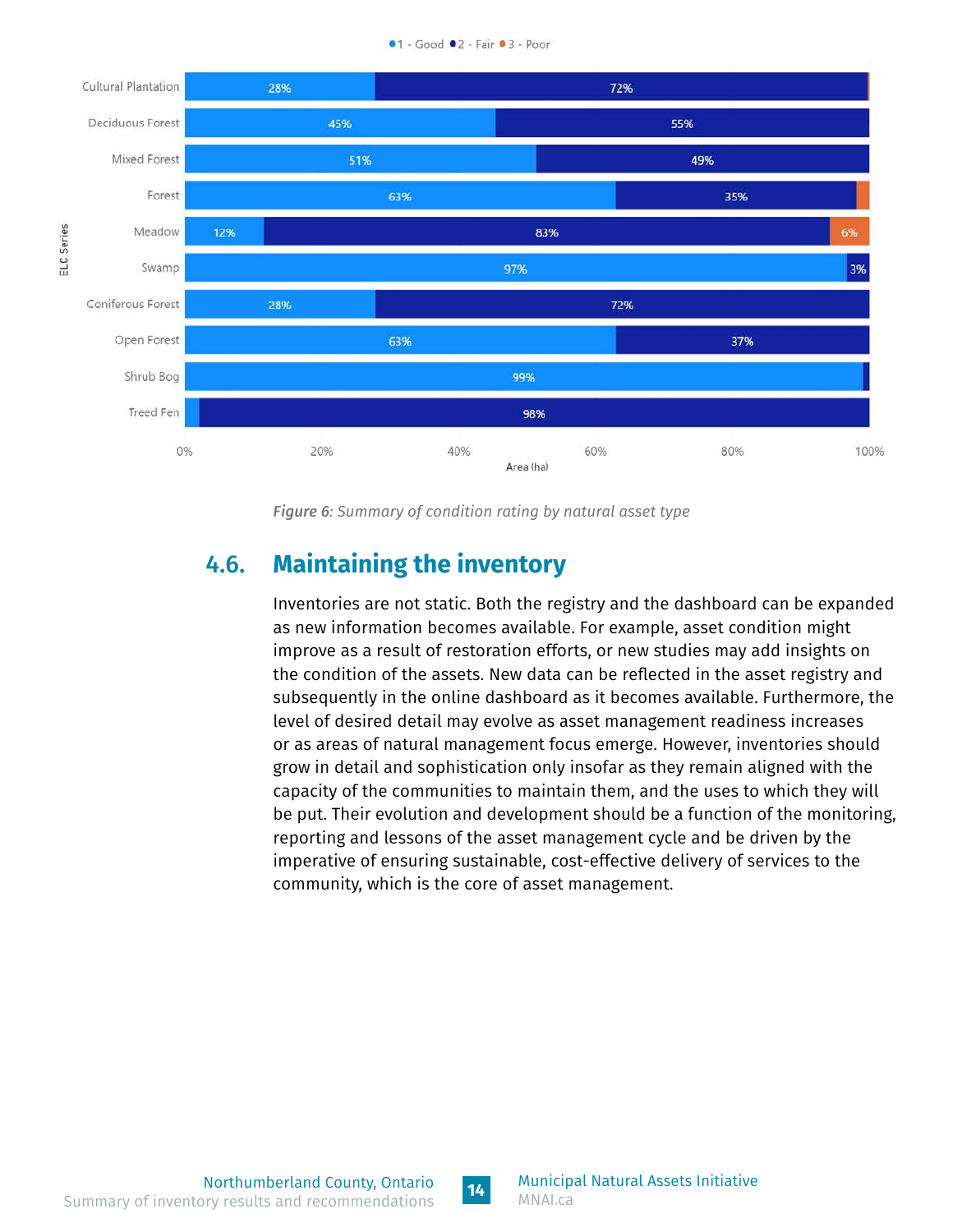# <span id="page-16-0"></span>**5 Risk identification**

### 5.1. **Risk identification tool overview**

Identifying risks facing natural assets can help local governments prioritize their management of natural assets. To this end, MNAI provides local governments with a tool entitled *Risk Identification Process in the Development of Natural Asset Inventories* and guidance in self-administering it.

Risk management is a four-stage process that includes risk identification, analysis of probability and consequence, development of risk mitigation strategies, and control and documentation. The use of the risk identification tool informs the first and second stages of risk management through the identification of top risks to natural assets and their associated services, and a high-level analysis of impacts and consequences.

Risk types relevant to natural asset management typically include:

- Service risk: the risk of an asset failure that directly affects service delivery.
- **Strategic risk:** the risk of an event occurring that impacts the ability to achieve organizational goals.
- **Operations and maintenance risk:** risks related to poor asset controls and oversight, which can lead to poor record-keeping and poor monitoring of asset.
- **Financial risk:** risks related to the financial capacity of Northumberland County to maintain municipal services.
- **Political risk:** risks related to the nature of municipal politics.

### 5.2. **Using the risk identification tool**

Using the risk tool, Northumberland County considered possible risks that the loss of natural asset functions could pose to built infrastructure, personal health and safety, and private property, including:

- Overuse or inappropriate use of trails
- **Dumping**
- **Forest fire**
- **Invasive species**
- **Development pressure**
- $\blacksquare$  Pollutant loading from urban, agriculture, and industrial activities
- Drought
- $\blacksquare$  Erosion
- $\blacksquare$  Lack of prescribed burns and restoration plans
- Lack of integrated pest management
- **Mesophication**

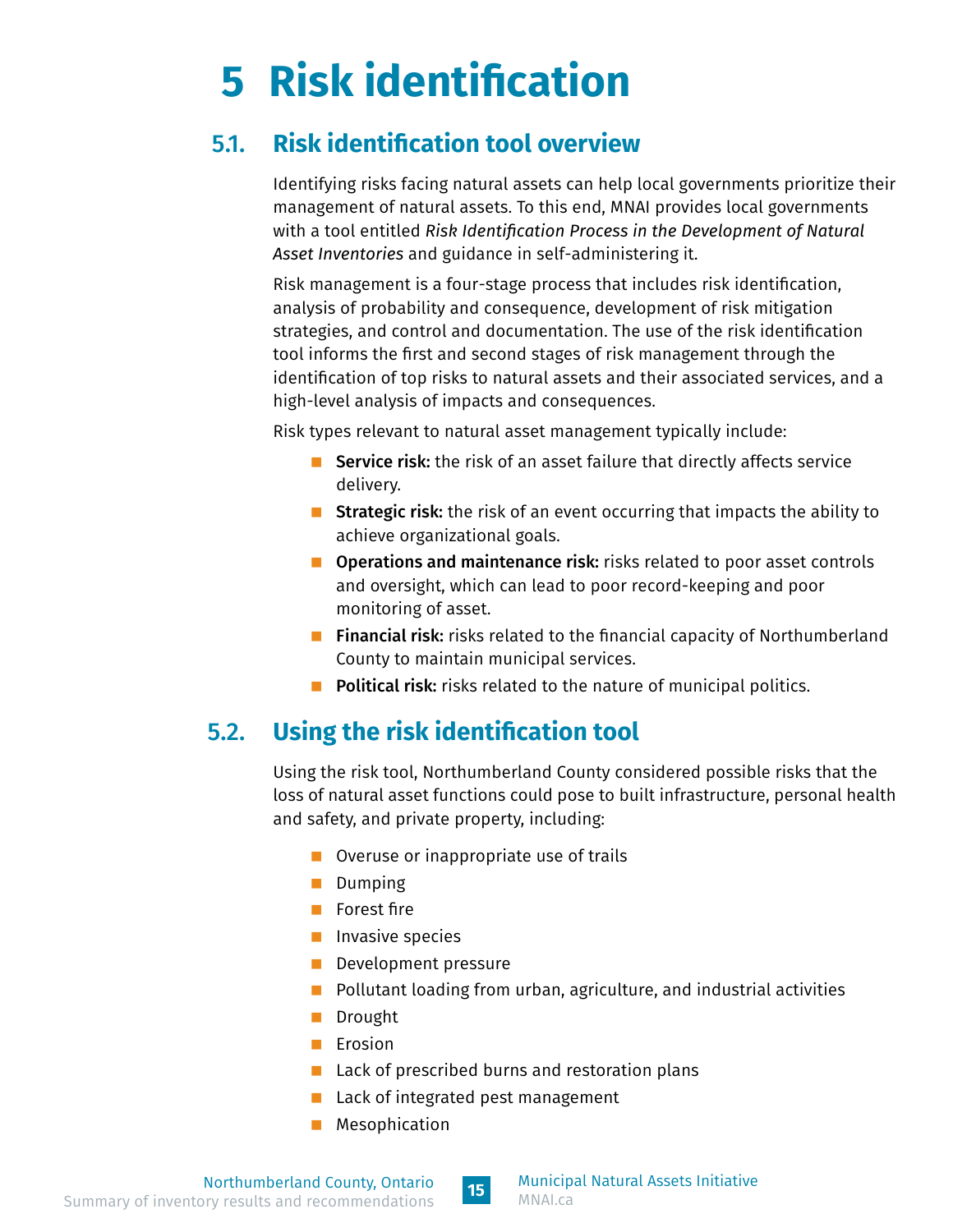- <span id="page-17-0"></span>■ Off trail/trespassing
- Forest harvesting / food
- Fauna levels
- Off-leash / out-of-control dogs

Each risk was then ranked low, medium or high according to the probability of an impact occurring and the relative magnitude of its negative consequences. To assess impact and consequence, Northumberland County considered four questions:

- **1/** what impact is likely to happen?
- **2/** what is the consequence of that impact happening?
- **3/** what can be done to mitigate the probability of impact and/or consequence?
- **4/** what cues will signal the need for mitigation?

#### 5.3. **Results of the risk identification process**

The risk identification process revealed:

- 7 high-level risks (overuse or inappropriate use of trails, invasive species, lack of prescribed burns and restoration plans, lack of integrated pest management plan, *mesophication*, off-trail/trespassing, and off-leash/out-of-control dogs)
- 2 medium-level risks (forest fire and erosion)
- 4 low-level risks (dumping, pollutants, drought, and forest harvesting/ food)
- 1 unknown-level risk (fauna levels)

In terms of scope, the identified risks affect natural assets across Northumberland County, particularly in the vicinity of trails and the forests and meadows of the special management zones. The identified risks have the potential to negatively impact engineered assets, property, and residents' personal health and safety.

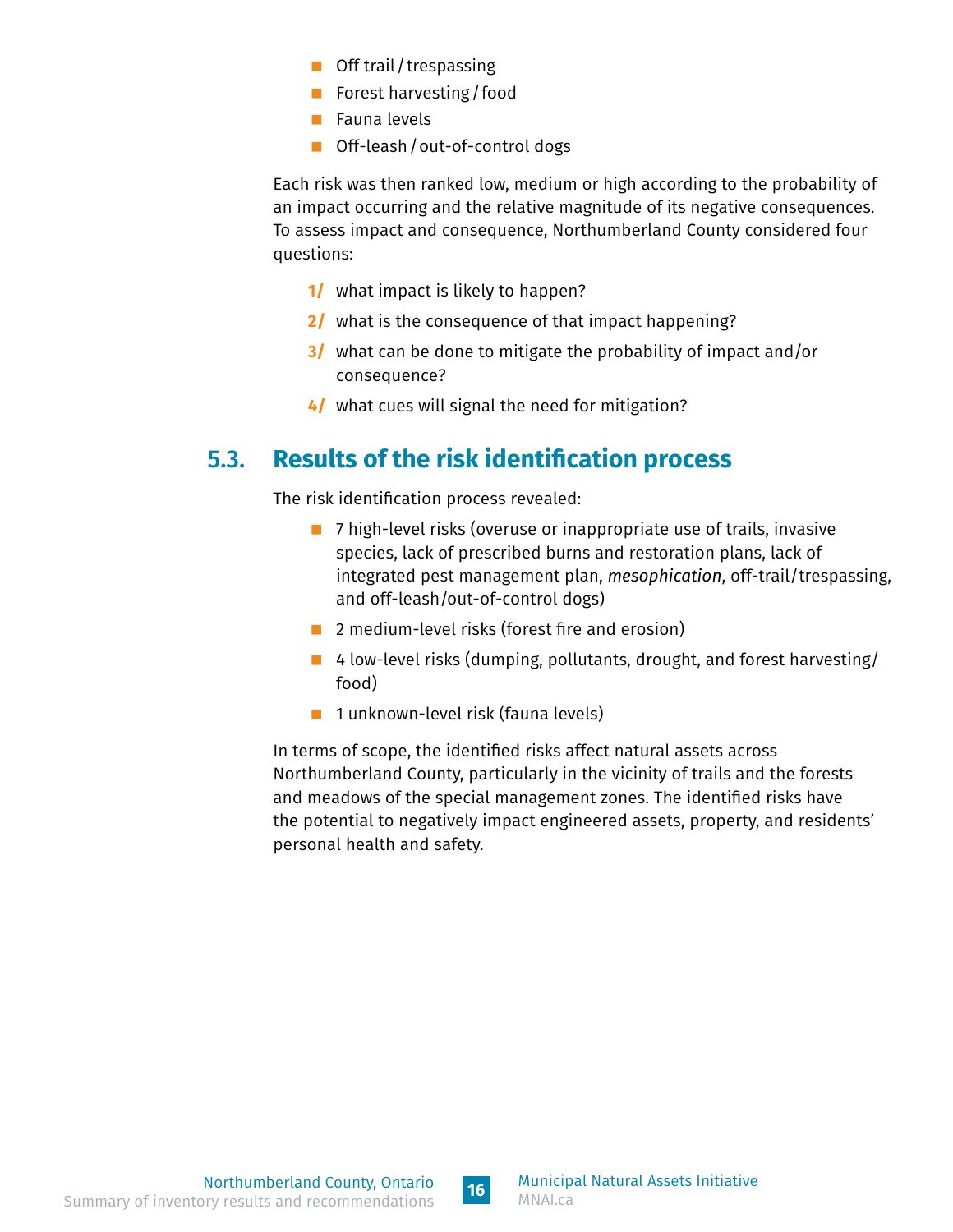#### **Risk Matrix**

<span id="page-18-0"></span>

*Figure 7: Results of risk management process*

# **6 Recommendations**

This section provides insights that can be gained from considering both the inventory - including the condition and risk assessments - and the asset management readiness assessment. It is divided into (6.1) potential priorities for the local government (6.2) possible actions for the further development of the inventory, and (6.3) steps Northumberland County can consider to advance to a full natural asset management initiative.

## 6.1. **Potential priorities for the local government**

Combining the results of the condition assessment with the outcomes of the risk identification highlights potential priorities on which Northumberland County could focus natural asset management efforts. These are grouped here in three areas: (i) overuse or inappropriate use of trails, (ii) invasive species, and (iii) forest hazard management.

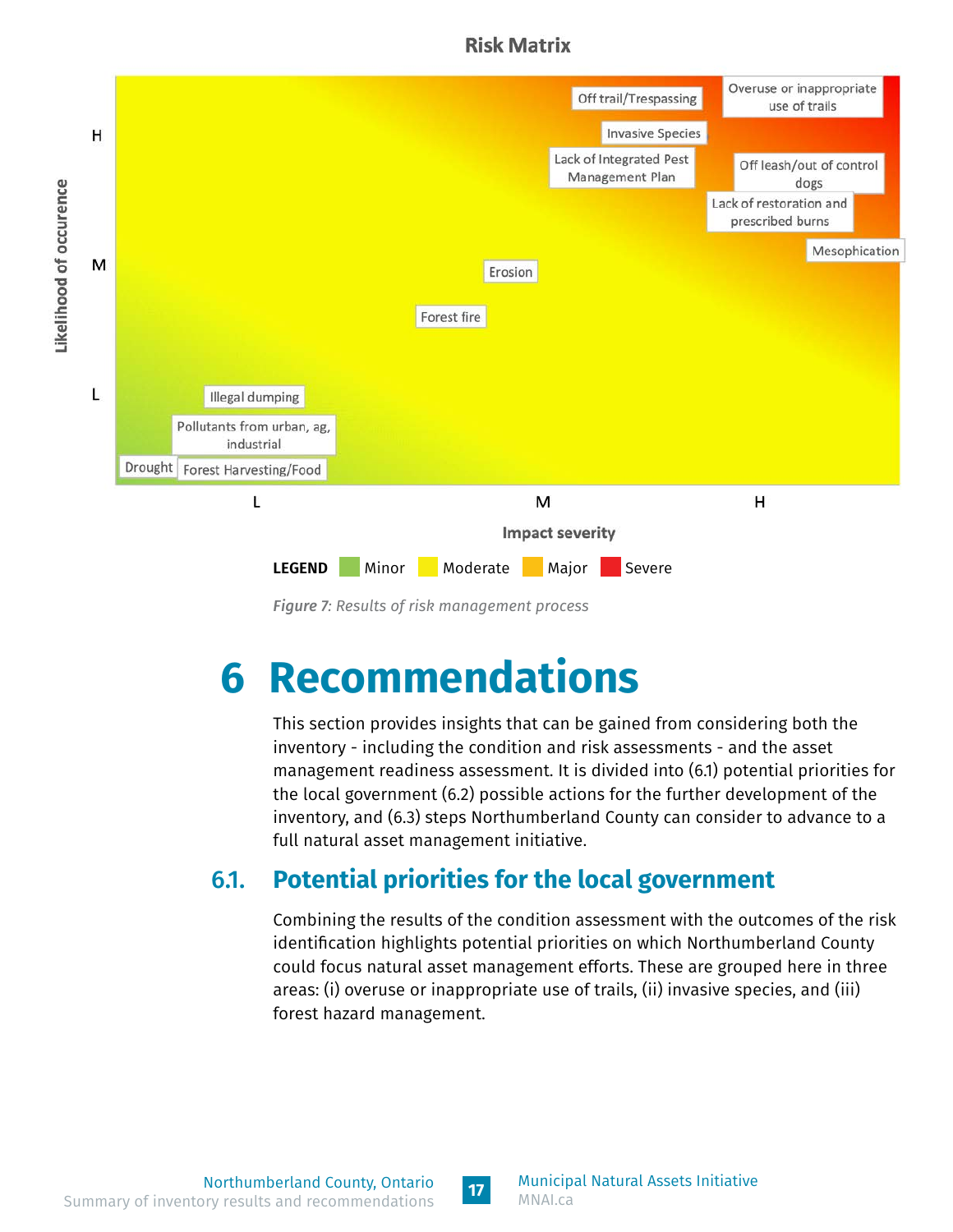- **D** Overuse or inappropriate use of trails: Northumberland County manages a trail network of more than 118 km that offers recreational opportunities to approximately 100,000 visitors per year**<sup>5</sup>** . There are three high-level risks to trail integrity: overuse or inappropriate use, off-trail use and trespassing, and off-leash and out-of-control dogs. These risks are ongoing and manageable or tolerable at current levels. Overuse and inappropriate use areas and/or trails incorrectly aligned for drainage occurs in trails intersecting natural assets near the Fire tower, Lookout Mountain, and Dunbar Road. Off-trail use and trespassing is a concern along the hydro line. Off-leash and out-of-control dogs is a concern in the trailhead and major trail systems including Carstairs, Woodland, Morris and Beagle Club. To address these issues, Northumberland County provides public education, maintains and rehabilitates degraded trails, evaluates new trail locations against user experience, ecological, and financial considerations, and will incorporate trail infrastructure into asset management processes beginning in 2023.**<sup>6</sup>**
- **Invasive species:** Invasive species are an imminent and unmanageable high-level risk to all natural assets, particularly along trails. While some invasive species are tolerable, many are not. Invasive species can reduce resiliency, increase climate-related risks, negatively impact biodiversity, impair terrestrial and aquatic ecological services, lower property values, and increase municipal costs to maintain, control and eradicate target species. They can also impact engineered assets such as roads. To-date, Northumberland County has implemented conservation programs that remove invasive species, completed vegetation surveys to document changes, engaged partners to share information, helped fund and promote projects, and improved scientific understanding and land management procedures.**<sup>7</sup>** It has also identified the lack of an integrated pest management plan as a high-level risk to forests and all assets. The Forest Master Plan, which as noted is under development, identifies both this risk and steps to address it, including the development of an inventory, five-year plans, and associated staffing.**<sup>8</sup>**
- **Forest hazards:** The Northumberland County Forest Services manages 2,225 hectares of largely forested land and has achieved Forest Stewardship Council certification. The latter recognizes forest management that meets environmental, social and economic objectives. Two high-level forest risks were identified: the lack of a standardized operating plan to address monitoring, restoration, and prescribed burns; and *mesophication*, a feedback loop that transitions forest structure from fire-tolerant species**<sup>9</sup>** and their associated open forest structure
- *5 Northumberland County, 2021.*
- *6 Northumberland County, 2021a.*
- *7 Northumberland County, 2021b.*
- *8 Northumberland County, 2021a.*
- *9 Nowacki and Abrams, 2008.*

**[18](#page-2-0)** Northumberland County, Ontario Summary of inventory results and recommendations



Municipal Natural Assets Initiative [MNAI.ca](https://mnai.ca)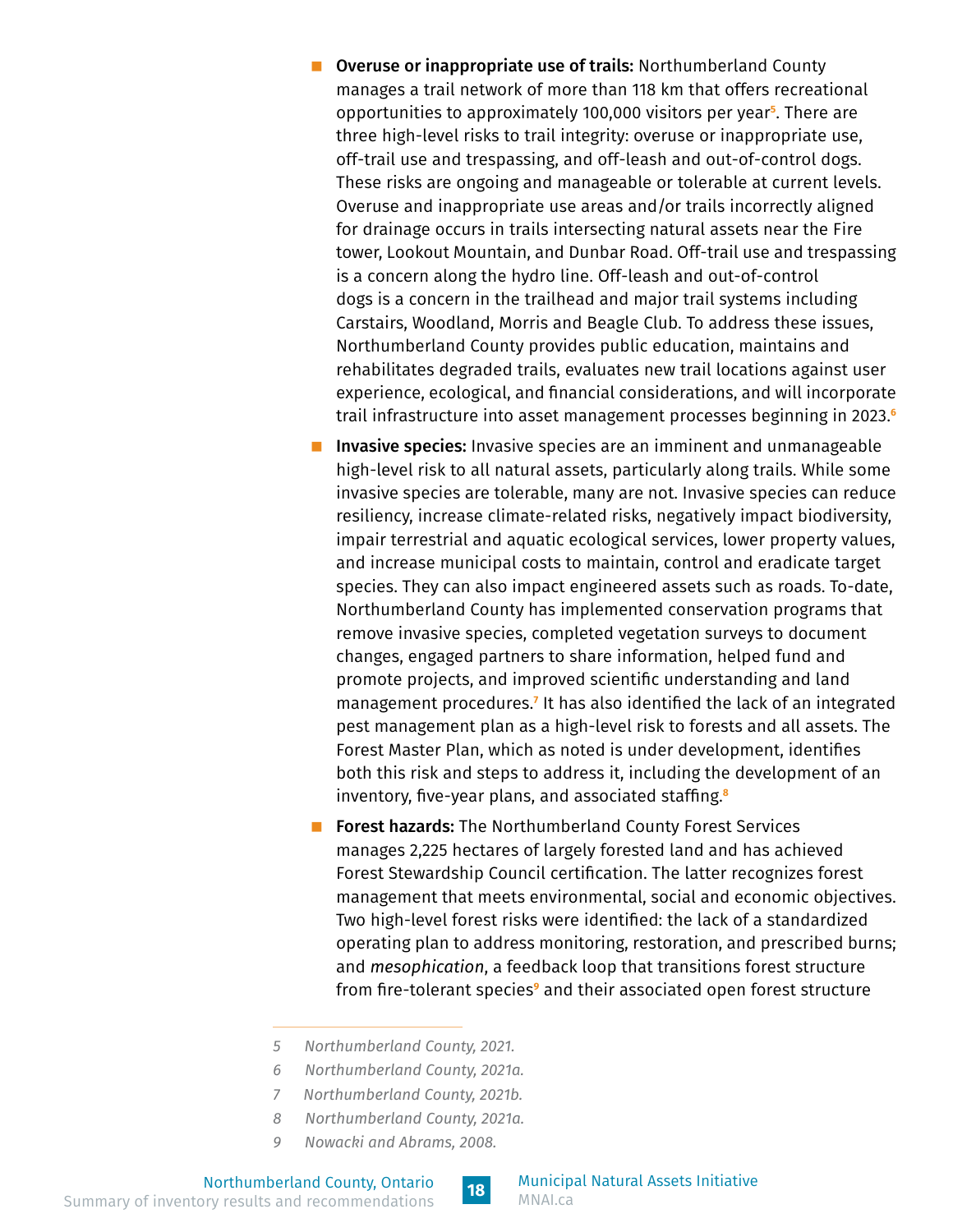to dense forest dominated by fire-sensitive species. These risks can impact forest and meadow assets (i.e., tallgrass prairie, savanna and meadow) within the special management zone (areas designated for particular management owing to significant ecological values). The Forest Master Plan aims to address these risks through commitments to the development of an inventory and operating plan (both of which will be updated every five years), silvicultural effectiveness monitoring, and staffing to meet Plan requirements.

Table 6 lists and provides brief descriptions of risk mitigation strategies.

#### <span id="page-20-0"></span>**TABLE 6: RISK MITIGATION STRATEGIES**

| <b>Condition Rating</b> | <b>Number of Assets</b>                                                                |
|-------------------------|----------------------------------------------------------------------------------------|
| Accept                  | Risk may be acceptable if probability and consequences are small                       |
|                         | Minimize   Risk under local government's control that warrants exposure reduction      |
|                         | Share   Partners in a project permit the sharing of larger risks to reduce it for each |
| Transfer                | Insurance, fixed price contracts, and other risk transfer tools                        |

#### 6.2. **Opportunities to strengthen natural asset management at an organization-wide level**

Northumberland County is at a relatively early stage of asset management in the policy and governance competency area for both engineered and natural assets. It does not have an asset management policy or roadmap to guide asset management progress. A short-term opportunity could be to develop both a strategy and a roadmap that incorporate objectives for both engineered and natural assets. These governance documents would help build a structured approach to asset management across the organization and educate Council on the benefits of integrated approaches that include natural assets.

Another short-term opportunity is to ensure that a member of the asset management team with appropriate skills is made responsible for integrating natural asset management into the asset management practices in the organization.

Northumberland County has made progress on natural asset management related to its forest assets through its Forest Master Plan, currently under development. Council has also demonstrated support for priority initiatives to improve natural asset management and incorporate it into core asset management business practices. A next step will be to determine resource requirements to make more progress following the completion of the inventory project. Steps could include developing a natural asset management strategy

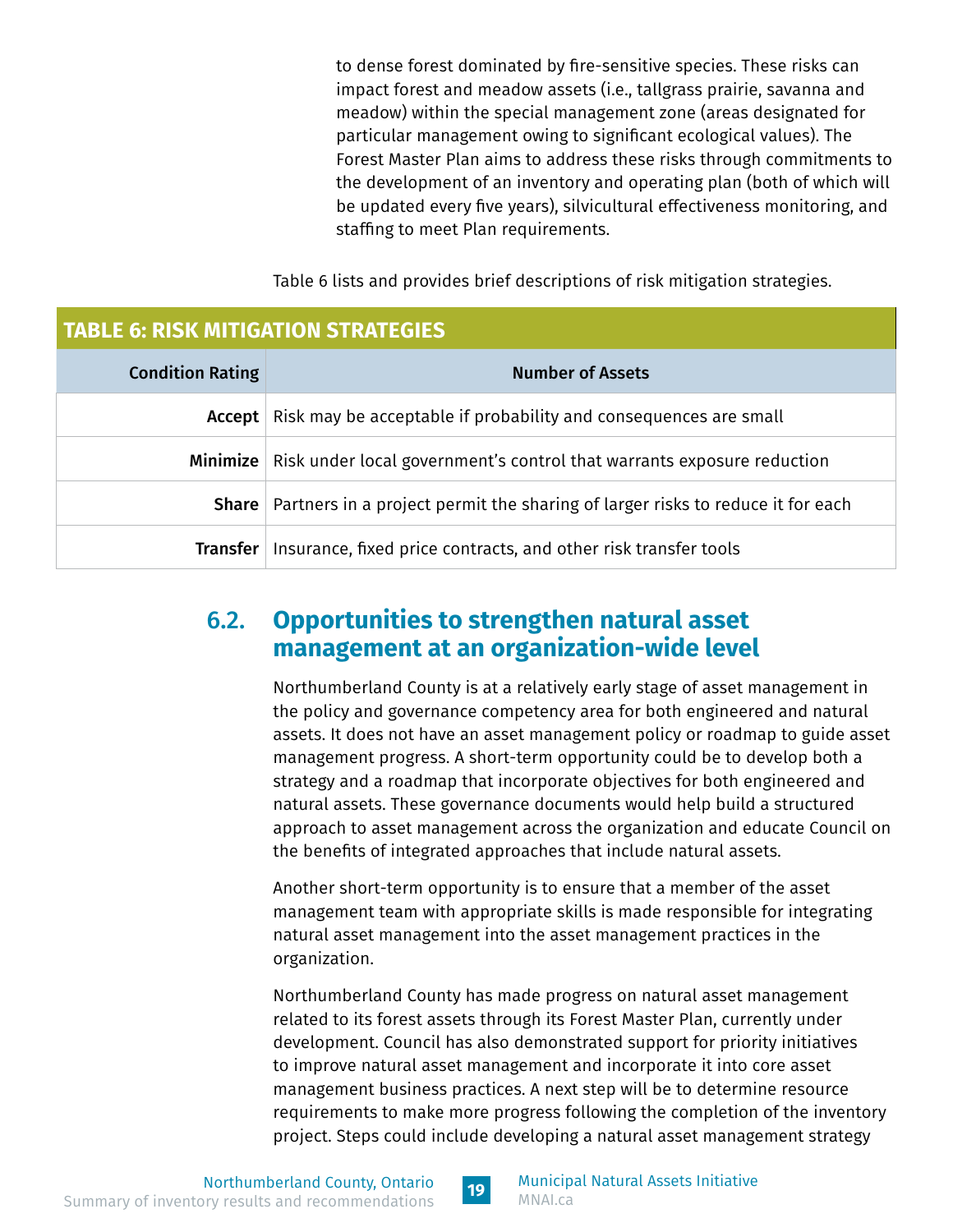<span id="page-21-0"></span>or roadmap to guide activities over the next 1-3 years. Activities could include strengthening monitoring of natural assets to improve condition and performance information, understanding the value of services provided by natural assets, developing levels-of-service targets, and creating operations and maintenance plans for natural assets deemed high risk.

Northumberland County could also ensure that natural asset management considerations are incorporated into any future updates of asset management plans for core services and into financial planning for infrastructure.

#### 6.3. **Possible actions for the further development of the inventory**

Based on the inventory, Northumberland County could consider the following, regardless of whether or not it pursues a full natural asset management process. These are mostly incremental measures:

- Expand the risk identification to include field verification of results.
- Determine acceptable levels of risk to Northumberland County's risk mitigation strategies (see Table 6).
- **Further develop the condition assessment and risk assessment using** local climate projections, land use modelling, and other data already at their disposal.
- $\blacksquare$  Identify linkages between services and assets and assess the condition of, and risks to, the assets from the perspective of their ability to deliver services.
- Share the inventory with adjacent local governments to stimulate collaboration within the watershed.
- Add more condition ratings for example, dominant tree species and canopy cover, which also links to mesophication.
- Initiate or enhance monitoring for example, using gauges, water level sensors, and loggers to improve understanding of trends, feed into condition ratings of assets, and gather information for modelling.
- **Maintain interest and momentum in natural asset management to move** towards a full natural asset management project.

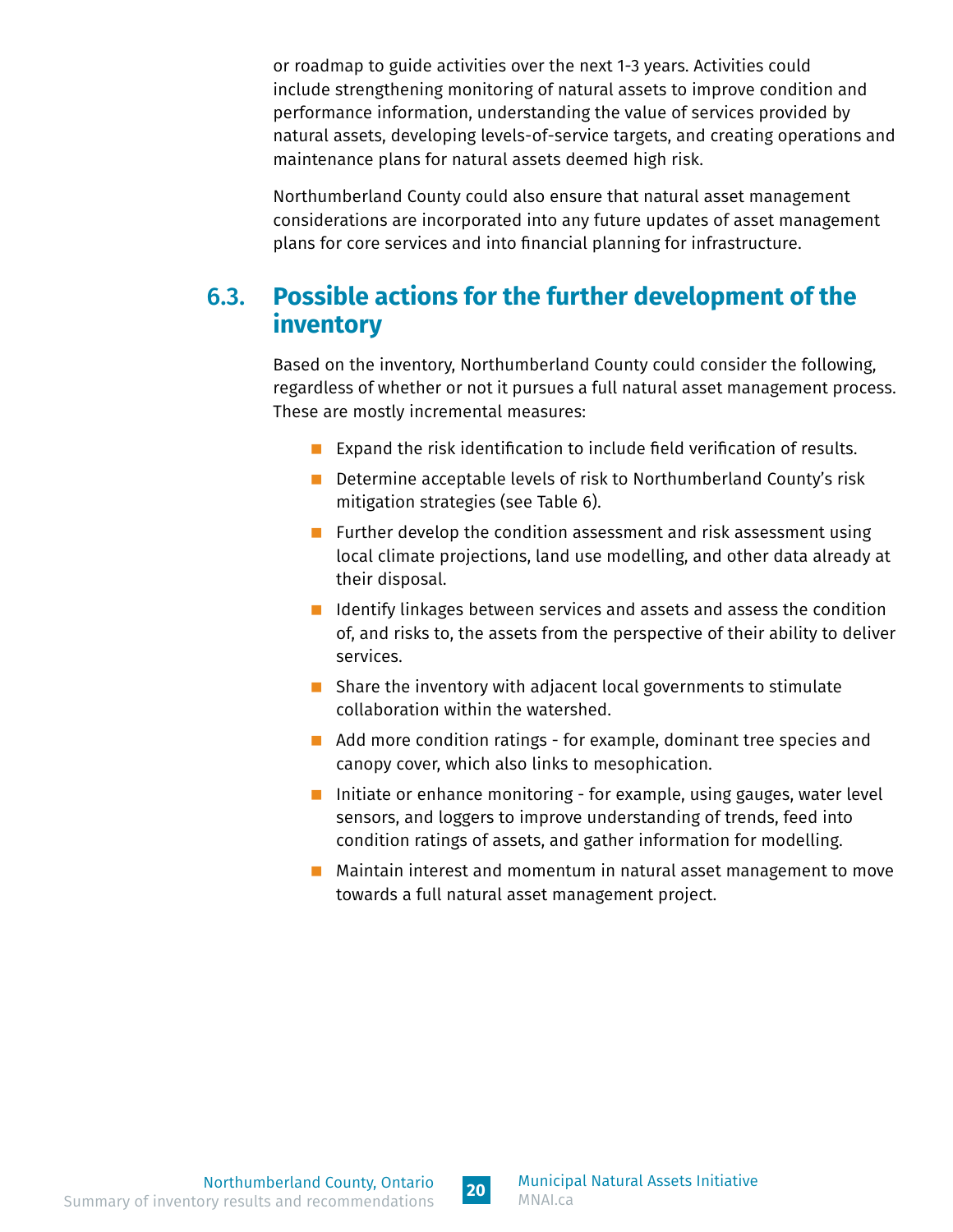## <span id="page-22-0"></span>6.4. **Steps to a full natural asset management project**

If Northumberland County wishes to proceed with a full natural asset management project, including implementation, it will need to consider the following steps:

- **1/ Confirm scope, roles and responsibilities.** Undertake a meeting or workshop to confirm (a) assumptions [for example, that water management and development pressure are the primary services of concern] (b) roles, responsibilities, and capacities (c) community capacity to undertake a larger project.
- **2/** Fill essential knowledge gaps. If discussions on scope and certainty and related data needs for modelling indicate the need for additional data, these could be filled.
- **3/** Modelling. Modelling the levels of service that natural assets currently provide and the levels of service under different potential management, local climate change projections, and rehabilitation or restoration scenarios, is central to natural asset management as it gives communities the ability to explore how different actions will affect the health and corresponding performance of natural assets.
- **4/** Economic assessment. The economic assessment component provides a market-based indication of (a) the current value of the services from natural assets if they had to be provided by an engineered means, and (b) the costs and values of different interventions in terms of service delivery.
- **5/** Planning. This step allows local governments to explore different scenarios such as "what happens to the services provided by the wetland if there is significant building upstream?" or "what happens to the services if the forest is restored?" Using modelling, changes in service levels can be understood and quantified. Corresponding values can also be determined through continued economic assessment. Based on the foregoing, local governments can begin to consider and prioritize actions ranging from status quo to planning, regulatory, financial operations, maintenance, acquisition, and monitoring interventions.
- **6/** Implementation. MNAI can provide ongoing advice / guidance on policy pieces and integration of the above information for 12-18 months. After that, the local government, together with local partners and service providers, would ideally have the capacity to continue these efforts on their own.
- **7/ Ongoing monitoring.** It is essential to continue monitoring the project to learn whether interventions are working and to share lessons and learnings from other communities undertaking natural asset management. MNAI would typically stay involved with the community for three years through a monitoring arrangement to be established with the communities.

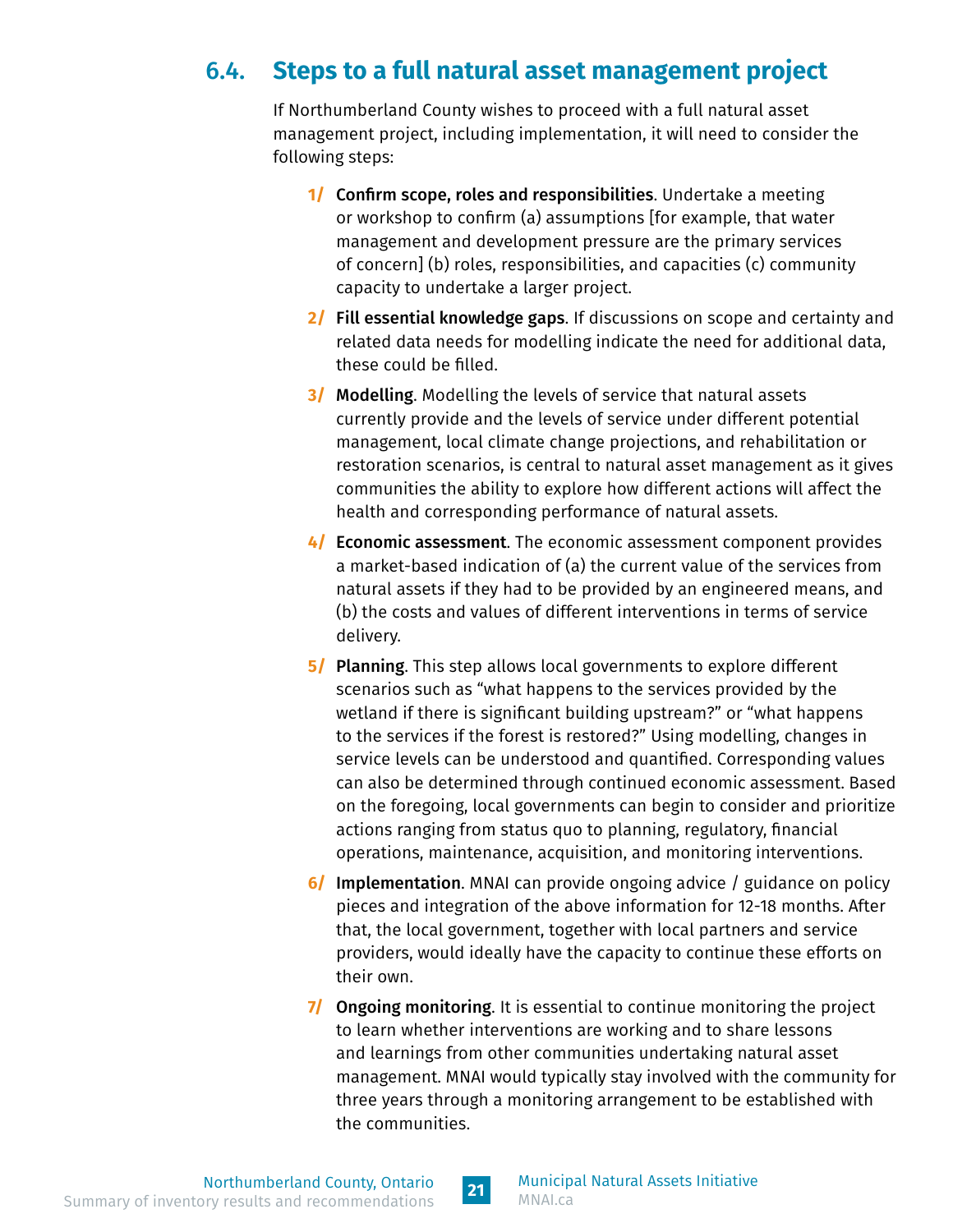## **Sources**

Federation of Canadian Municipalities. October 2018. Asset Management Readiness Scale: Municipal Asset Management Program. *[fcm.ca/sites/default/files/documents/resources/tool/asset-management](https://fcm.ca/sites/default/files/documents/resources/tool/asset-management-readiness-scale-mamp.pdf)[readiness-scale-mamp.pdf](https://fcm.ca/sites/default/files/documents/resources/tool/asset-management-readiness-scale-mamp.pdf)*

MNAI. Defining and Scoping Municipal Natural Assets. June 2017. *[mnai.ca/media/2019/07/SP\\_MNAI\\_Report-1-\\_June2019-2.pdf](https://mnai.ca/media/2019/07/SP_MNAI_Report-1-_June2019-2.pdf)*

MNAI. Results from the First National Cohort. Decision-maker summary. 2018. *[mnai.ca/media/2019/08/spmnaijuly31-summaryweb.pdf](https://mnai.ca/media/2019/08/spmnaijuly31-summaryweb.pdf)*

MNAI. Cohort 2 National Project Overview. February 2020. *[mnai.ca/media/2020/02/MNAI-CohortSummary.pdf](https://mnai.ca/media/2020/02/MNAI-CohortSummary.pdf)*

Northumberland County, 2021. County Forest Trails and Recreation. Retrieved from *[www.northumberland.ca/en/discovering-and-exploring/county-forest](https://www.northumberland.ca/en/discovering-and-exploring/county-forest-trails-and-recreation.aspx)[trails-and-recreation.aspx](https://www.northumberland.ca/en/discovering-and-exploring/county-forest-trails-and-recreation.aspx)*

Northumberland County. 2021a. Northumberland County Forest Master Plan. Retrieved from *[joinin.northumberland.ca/northumberland-county-forest](https://joinin.northumberland.ca/northumberland-county-forest-master-plan)[master-plan](https://joinin.northumberland.ca/northumberland-county-forest-master-plan)*

Northumberland County. 2021b. Weed By-Law and Invasive Plants. Retrieved from *[www.northumberland.ca/en/discovering-and-exploring/weed-by-law-and](https://www.northumberland.ca/en/discovering-and-exploring/weed-by-law-and-invasive-plants.aspx)[invasive-plants.aspx](https://www.northumberland.ca/en/discovering-and-exploring/weed-by-law-and-invasive-plants.aspx)*

Nowacki, G. J., and Abrams, M. D. 2008. The demise of fire and "mesophication" of forests in the eastern United States. Bioscience 58, 123-138. Doi: 10.1641/b580207

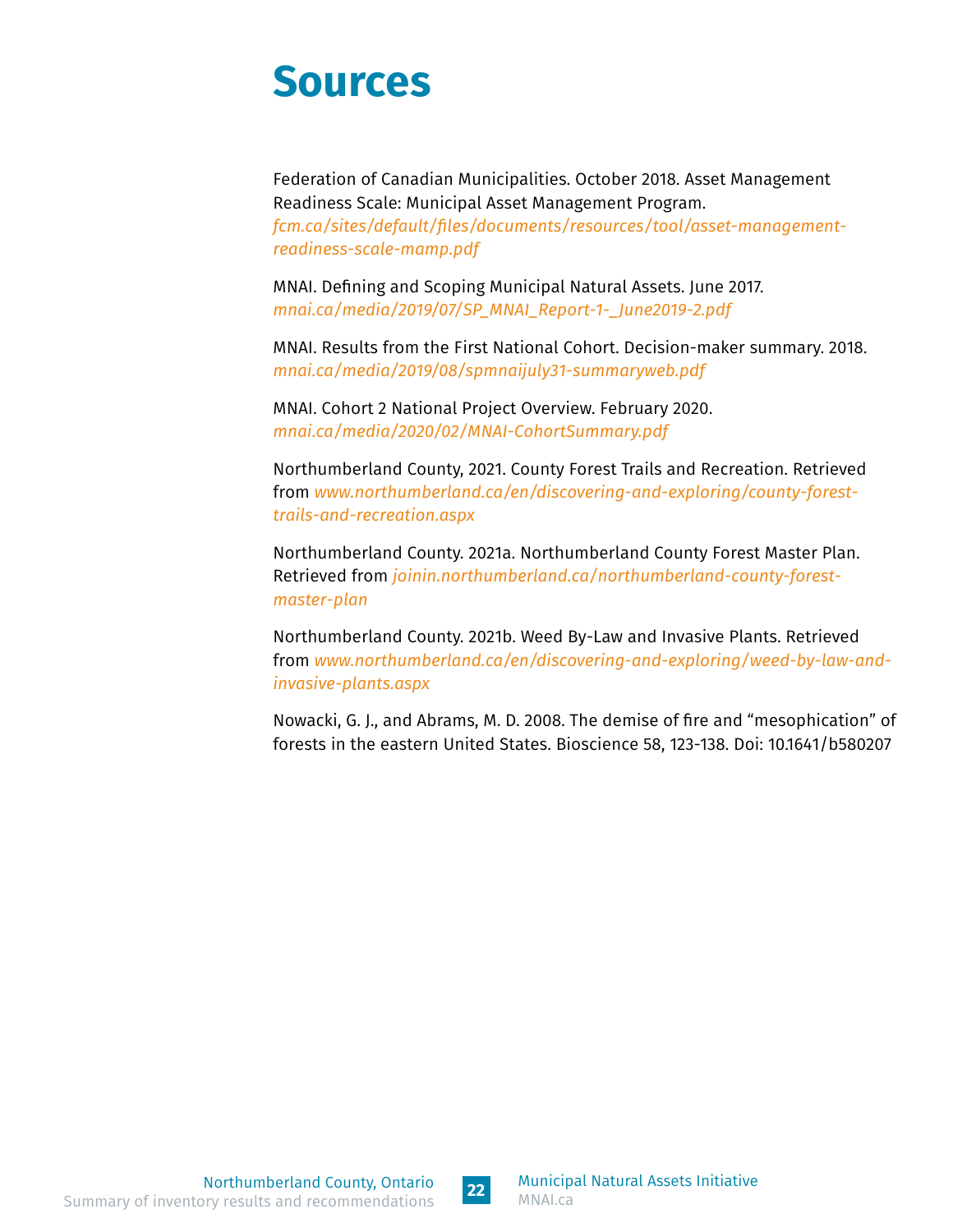## <span id="page-24-0"></span>**Annex: Results of Northumberland County's risk identification**

This Annex contains the results of Northumberland County's use of MNAI's risk identification tool, which they self-administered with guidance from MNAI. Table 7 was the main product from the exercise.

## **Step 1: Identification of risks**

Common Risks to Natural Assets:

- Overuse of trails / dumping
- **Filooding (current and future)**
- **Forest fire**
- **Invasive species**
- **Development pressure**
- $\blacksquare$  Pollutant loading from urban, agricultural, or industrial sources (e.g., overuse of salt on roads)
- **Drought (current and future)**
- $\blacksquare$  Erosion
- $\blacksquare$  Ice jams
- Storm surge
- **Lack of flood hazard mapping**
- **Lack of land management plans**
- **Lack of monitoring reports**
- **Construction activity**
- **Political policy change**

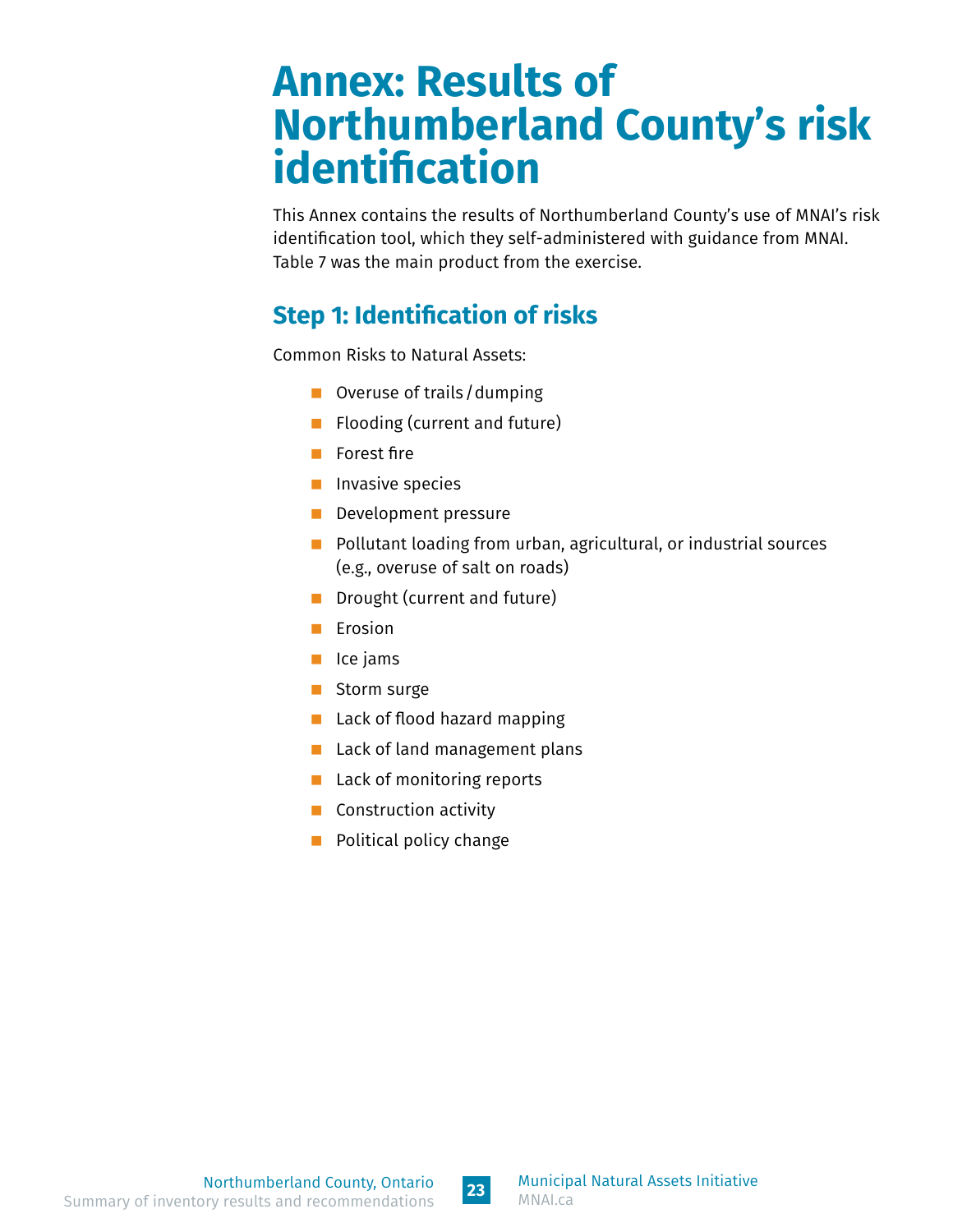## **Step 2: Complete survey**

#### <span id="page-25-0"></span>**TABLE 7: SIMPLIFIED RISK IDENTIFICATION SURVEY**

| <b>Risk</b>                                                                                                                                  | Ranking<br>(L/M/H) | <b>Assets Affected</b>                                                                               | <b>Location</b>                                               | <b>Notes</b>                                                                                                                        |
|----------------------------------------------------------------------------------------------------------------------------------------------|--------------------|------------------------------------------------------------------------------------------------------|---------------------------------------------------------------|-------------------------------------------------------------------------------------------------------------------------------------|
| <b>1.</b> High concentrated<br>use/inappropriate use<br>(high speed, banking,<br>use out of season)/<br>incorrect alignment of<br>trails     | H                  | Any assets<br>intersecting<br>locations noted                                                        | Fire tower, Lookout<br>Mountain, Dunbar<br><b>Road trails</b> | Manageable and ongoing.                                                                                                             |
| 2. Dumping                                                                                                                                   | L                  | Any assets<br>intersecting<br>locations noted                                                        | Trailheads, along<br>hydro lines                              | Tolerable and ongoing.                                                                                                              |
| 3. Forest Fire                                                                                                                               | M                  | Cultural<br>plantations, mixed<br>and deciduous<br>forests, and<br>meadows                           |                                                               | Ongoing, potentially<br>increasing with climate<br>change and use of the<br>forest.                                                 |
| 4. Invasive Species                                                                                                                          | H                  | All assets,<br>especially along<br>trail sides within<br>assets                                      |                                                               | Imminent, unmanageable;<br>some species tolerable<br>but many not.                                                                  |
| <b>5.</b> Pollutants from<br>urban, ag, industrial                                                                                           | L                  | Assets along<br>County Road 45                                                                       | County Road 45                                                | Manageable and<br>tolerable.                                                                                                        |
| <b>6.</b> Drought                                                                                                                            | L                  | <b>Cultural Plantation</b>                                                                           | <b>Cultural Plantation</b><br>within the Forest               | Ongoing, potentially<br>increasing with climate<br>change and use of the<br>forest.                                                 |
| 7. Erosion                                                                                                                                   | M                  | Assets next to<br>noted trails                                                                       | Fire tower and<br>Lookout Mountain<br>trails                  | Ongoing, manageable.                                                                                                                |
| 8. Lack of<br>standardized Five-<br>year Operating Plan<br>and restoration to<br>address monitoring,<br>restoration, and<br>prescribed burns | H                  | SMZ Forest and<br>meadow Assets<br>within SMZ noted<br>as tallgrass<br>prairie, savanna or<br>meadow | <b>SMZ</b>                                                    | This is noted in the new<br>Forest Master Plan which<br>will be addressed through<br>inventory and five-year<br>plans and staffing. |

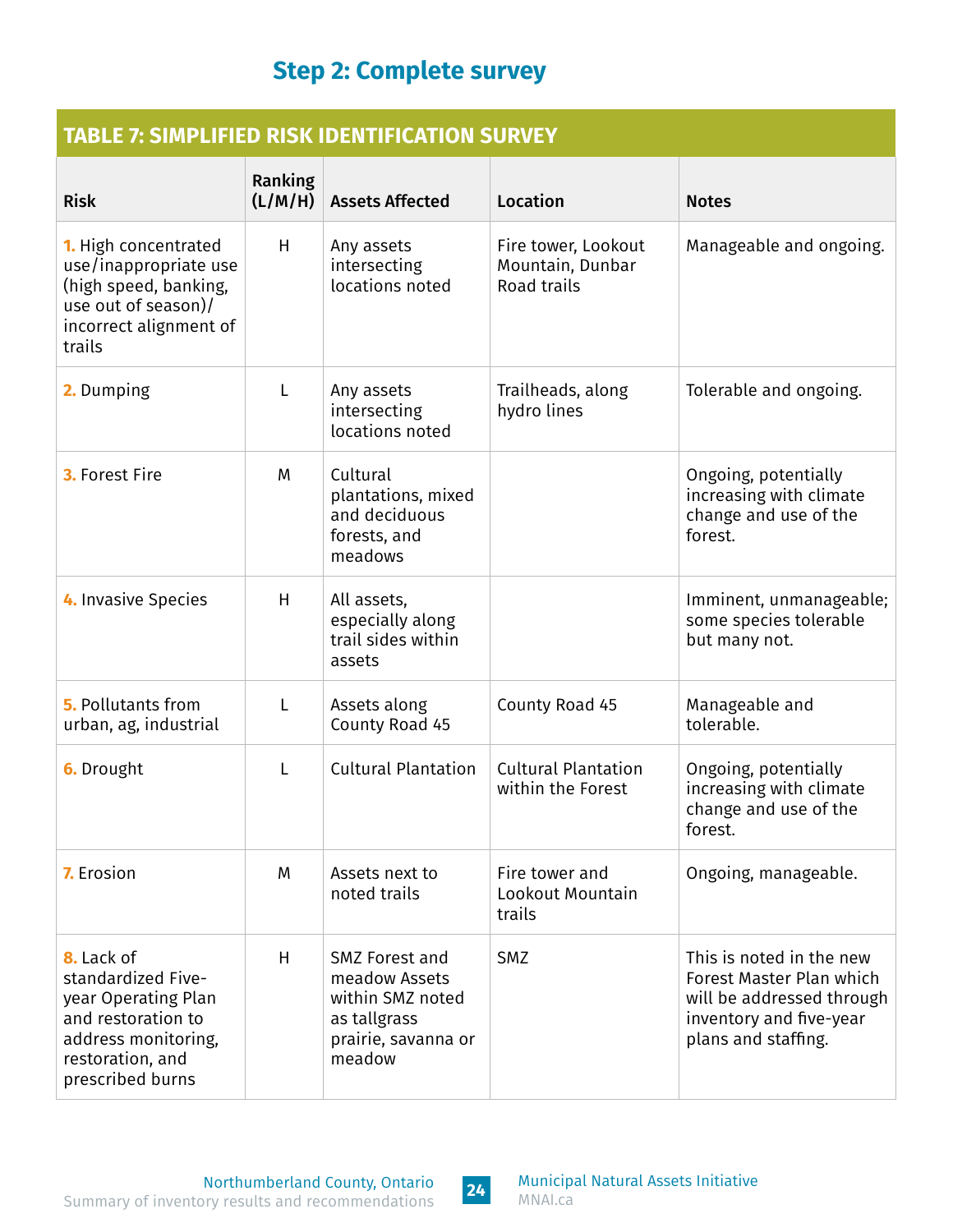#### **TABLE 7: SIMPLIFIED RISK IDENTIFICATION SURVEY**

| <b>Risk</b>                                      | Ranking<br>(L/M/H) | <b>Assets Affected</b>                                      | Location                                                 | <b>Notes</b>                                                                                                                        |
|--------------------------------------------------|--------------------|-------------------------------------------------------------|----------------------------------------------------------|-------------------------------------------------------------------------------------------------------------------------------------|
| 9. Lack of Integrated<br>Pest Management<br>Plan | H                  | Forest, all assets                                          |                                                          | This is noted in the new<br>Forest Master Plan which<br>will be addressed through<br>inventory and five-year<br>plans and staffing. |
| <b>10.</b> Mesophication                         | H                  | SMZ Forest and<br>meadow Assets<br>within SMZ               | <b>SMZ</b>                                               | This is being addressed<br>through inventory,<br>planning, restoration, and<br>staffing.<br>Ongoing, intolerable.                   |
| 11. Off-trail/<br>Trespassing                    | H                  | Assets along the<br>hydro line                              | Hydro line                                               | Ongoing, tolerable at<br>current level.                                                                                             |
| <b>12.</b> Forest Harvesting/<br>Food            | L                  | Deciduous and<br>mixed forests<br>within trailhead<br>areas | Carstairs, Woodland,<br>Morris and Beagle<br>Club Trails | Ongoing, tolerable at<br>known level. Monitoring<br>to get more data on levels<br>and impact.                                       |
| <b>13.</b> Fauna levels (Deer)                   | Unk                | Deciduous and<br>mixed forests                              |                                                          | This is being addressed<br>through plots to<br>determine deer<br>population numbers.                                                |
| 14. Off-leash/out-of-<br>control dogs            | H                  | Assets in trailhead<br>and major trail<br>systems           | Carstairs, Woodland,<br>Morris and Beagle<br>Club Trails | Ongoing, tolerable at<br>current level.                                                                                             |